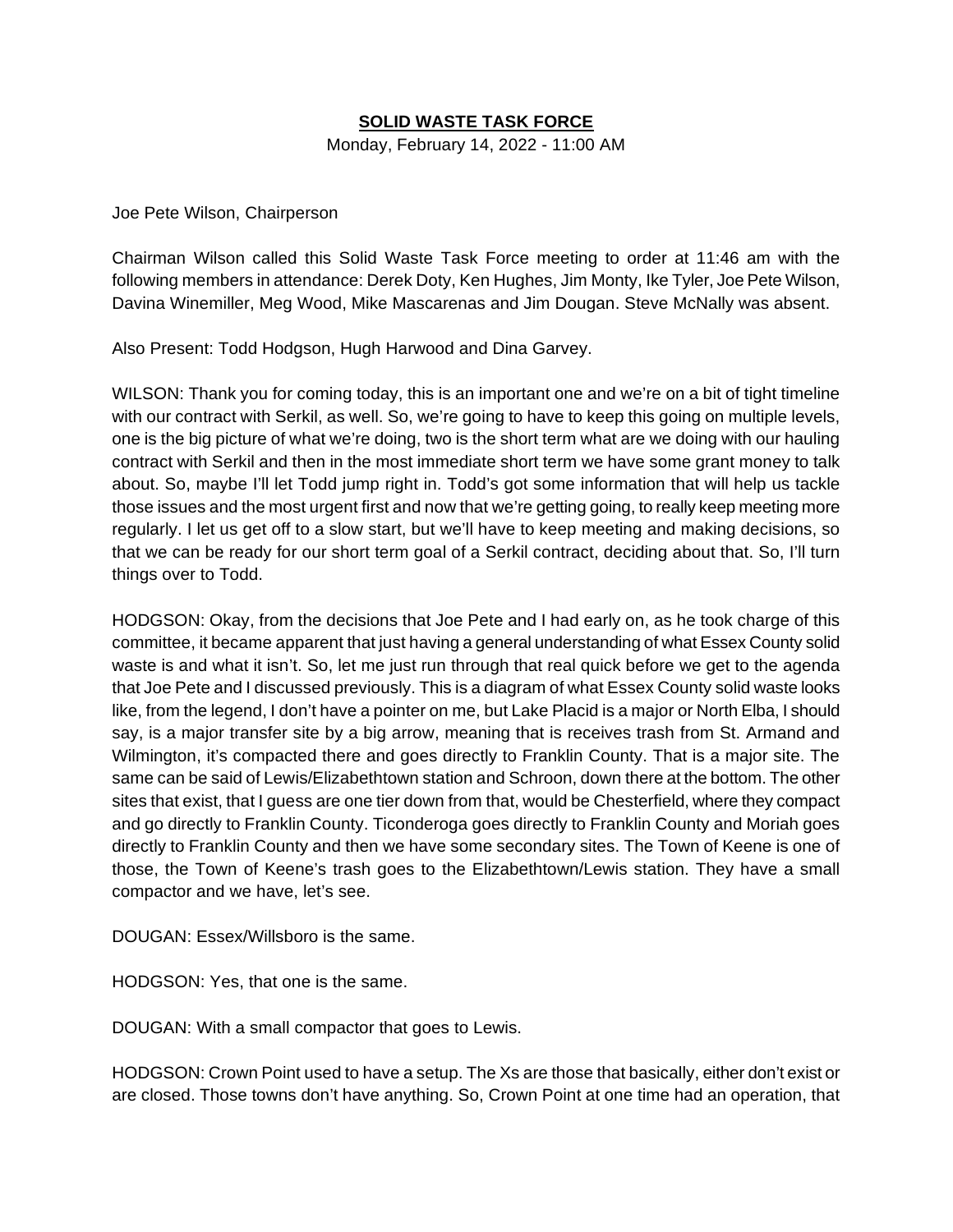one is now closed. But, it really is a transportation system that is contracted out and these are the hours of operation for each town and just notice that there isn't an Essex County transfer station in that list, just to point that out. There's an annual, for 2021, for each town for the tons collected and the recyclables collected as a whole. So, you can see, what isn't reflected in, say Schroon's number is the Minerva and Newcomb…

DOUGAN: North Hudson

HODGSON: Yeah, North Hudson, that would also be added to that number that is trucked out of that site, which you can kind of see in comparison where the solid waste tonnage is for each of the towns.

HUGHES: Todd, there's a modification that needs to be made. I see Essex says Monday through Friday, but that's not accurate.

HODGON: Okay

HUGHES: Should I just email you?

HODGSON: Absolutely

HUGHES: Okay, great

MASCARENAS: Todd, the C&D on there has Essex, is that because that's the only place you can, it has Elizabethtown/Lewis, is that the only place that you record it? Because, most of those sites take C&D.

DOUGAN: Yeah, some of them do and we've got another slide that's going to show what each station does. But, the C&D is actually a contract each town has with Serkil and does not come through the County's billing, so the total and basically each town that does handle C&D, they have a set rate that they pay Serkil for, per dumpster, it's not tons. So, the tons don't get fully weighted, until they go out of, until they come into the Lewis Transfer Station.

MASCARENAS: So, there's additional C&D that isn't being captured?

DOUGAN: Nope, the numbers that you see are the numbers that are reported to NYS DEC. So, that is the total tons of C&D that are there, but because I'm not part of the accounting system or the tracking of Moriah.

MASCARENAS: Yeah, they get a lot.

DOUGAN: Moriah gets quite a bit of C&D, but they contracted, basically directly with Serkil. That's,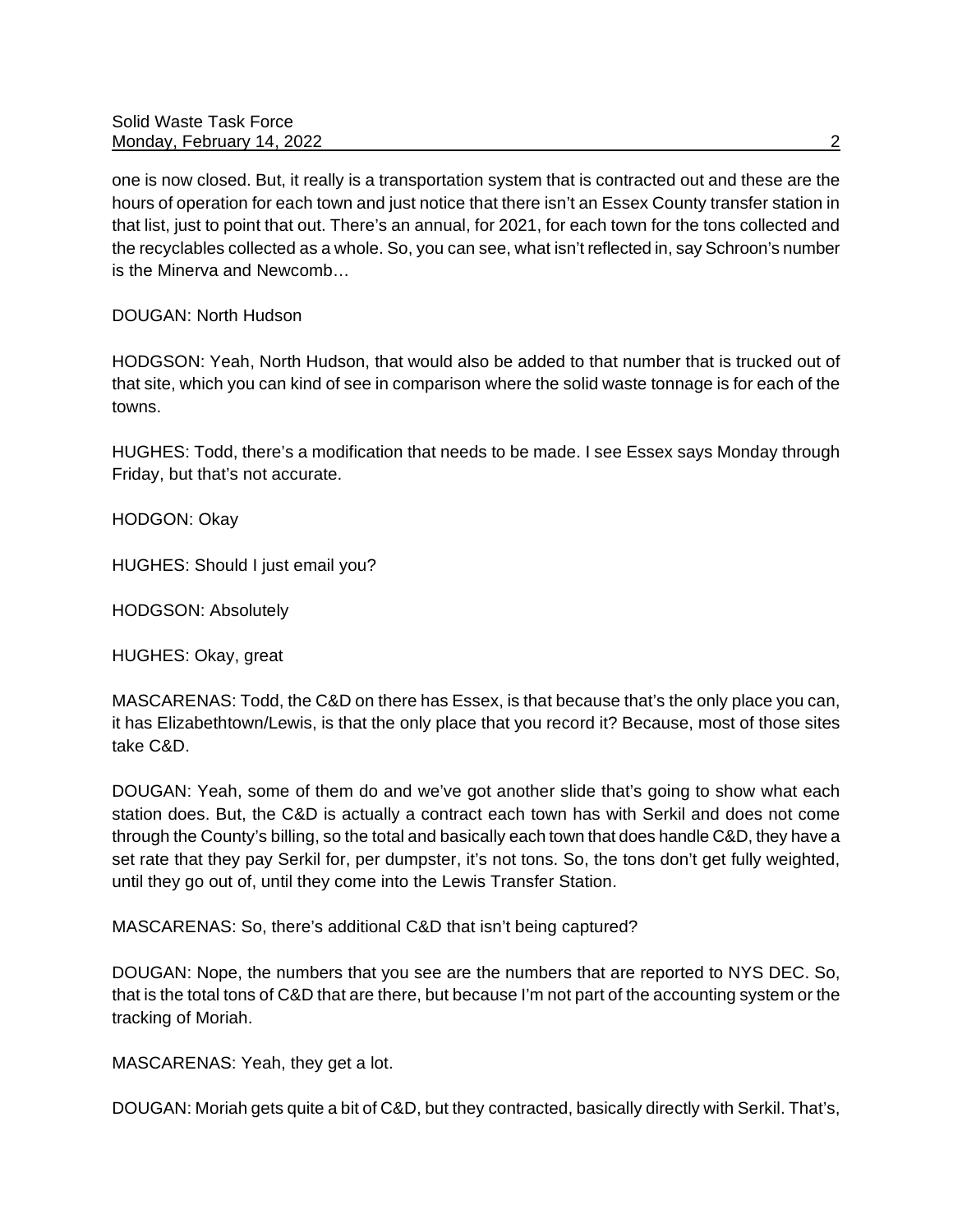we're highlighting some of the issues with this contract.

MASCARENAS: Okay

DOUGAN: They contract directly with Serkil with a set rate per dumpster and then it gets picked up and so I can go back through. I would have to go to Serkil's bills that go directly to Moriah to see how many dumpsters were picked up, but I still won't know the tons.

MASCARENAS: Gotcha, sure.

DOUGAN: Other than Serkil many have those records, but I'm not necessarily privy to them, because that's a contract between them and Moriah.

MASCARENAS: Sure, understood.

MONTY: Which is being hauled by our equipment though, right?

DOUGAN: It is, it is and it's for a town, but it is all being hauled through our equipment and because it's not subject to going through our accounting system, the equipment replacement plan that we put in place a few years ago, those dollars that are per ton aren't subject to that either. That C&D isn't subject to that, follow me? Sorry Todd.

HODGSON: That's okay, I mean these are all details of how this functions.

DOTY: I am sure that it will probably add to the problem, but we have our own cell in North Elba, but we're within two years of being maxed out. So, I hate to add to your list, but soon we're going to have to deal with it.

MASCARENAS: That's what we do.

HODGSON: So, a little bit more detail. Some of these facilities have scales and those facilities that have scales are part of the County system, I'll call it. So, for instance, the Lewis station...

DOUGAN: Can I interrupt you? Truck scales

HODGSON: Truck scales, yes, not bag scales.

DOUGAN: Not bag scales, truck scales.

HODGSON: So, those scales exist at those sites, because it's part of the county system.

MONTY: But not for our transfer station.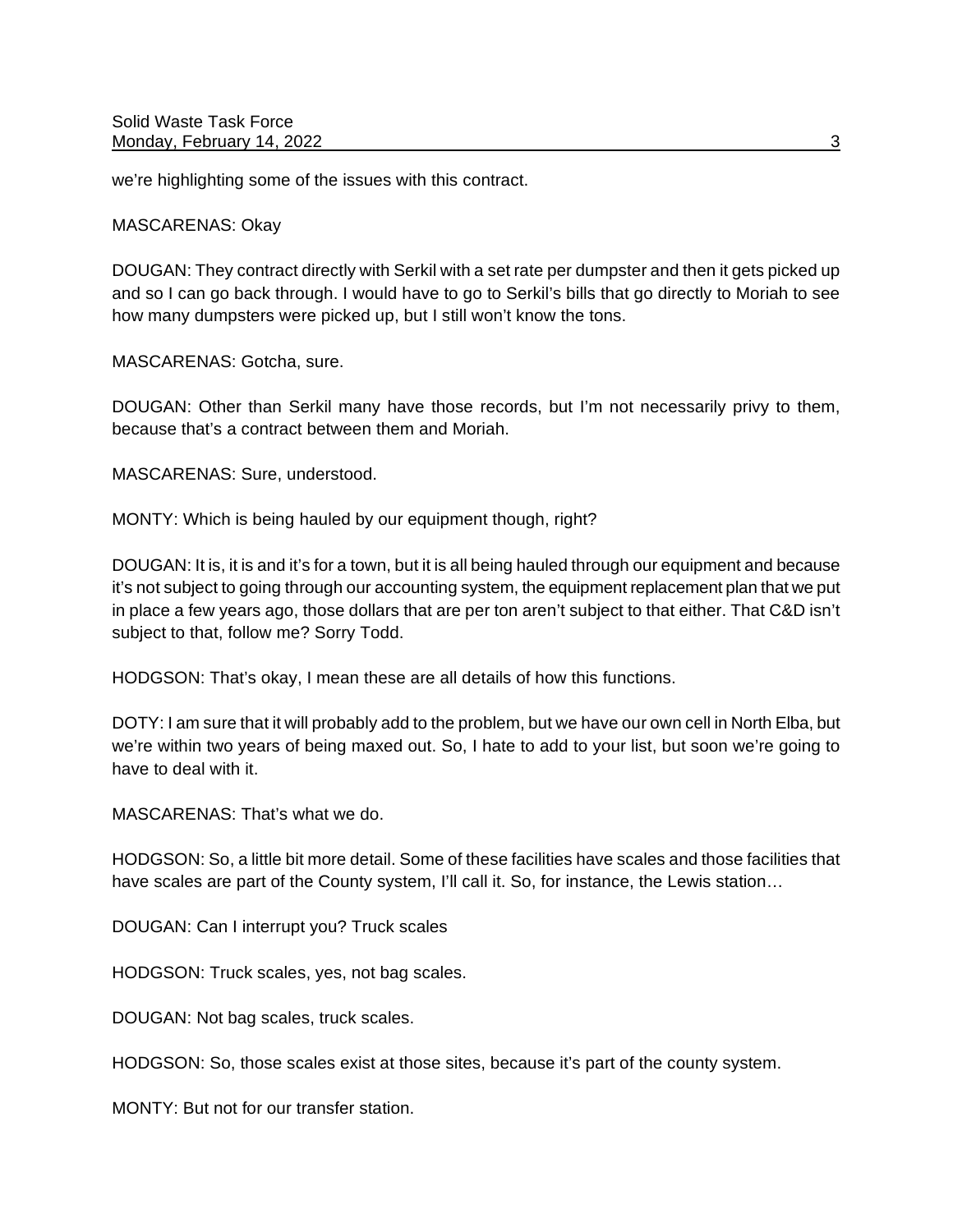DOUGAN: Yeah, your transfer station is separate.

MONTY: It's separate, we have no scales.

HODGSON: So, they exist at the Elizabethtown/Lewis site. They also exist at North Elba and they exist also in Schroon Lake, because of how the system is orchestrated. So, as we take the look at the contract with Serkil, those are some of the things that we need to keep in mind of how the infrastructure was put together.

Also, from this, of interest, just the list of compactor, what they are, small, large, or none in some cases. Most towns manage their own metal, it's not a part of Serkil and the contract that we have with them. Some have recycling through the County, some do not. So, you get the picture that although each town belonging in Essex County, each town is very different. Each town is very different, it has different challenges, has different needs, different emphasis on recycling, different things that they accept. So, the County has a, just a management system that's in the background.

TYLER: I just want to throw something out, too. Each town is very different and I don't know what kind of deal was cut, back in the day, for Westport to get their transfer station put in Elizabethtown, number one and number two, it's so unsafe. We've had multiple accidents there, just a couple of years ago a man fell and died. So, I would love to get that transfer station, with some help from the County, please, because it was done by the County to begin with, moved back into Westport, so we don't have to pay taxes on it, number one and number two, put in a much safer one in where people don't have to walk upstairs and throw their garbage in and put their recyclables away, because, I would dare to say we have 15-20 accidents in our site a year and one person died from it and so I would like to see some help from the County to move ours back to the Town of Westport. We have property by DPW, I mean it's one of my concerns for a long time and I don't know what else has to happen for something to change. Every time I approach somebody about it, well, it's the town's issue. Well, it is the Town's issue, but it's the County's issue when they cut the deal to put it in Etown to begin with and that is where they built it, so help.

WILSON: Ike, I think you're hitting on one of the most difficult things that we're going to have to address, is how the towns do things and what each town wants, versus if we're going to have a system that addresses what Jim's talking about, the expense of a contract, dealing with how much equipment is involved and how to pay for it. We're going to, this Committee is going to struggle with that balance of how do we, you know, continue to personalize that schedule of everybody's got their own operation. We're going to have some hard discussions about what is the town going to have to pay for? What does the County pay for? And then how we run them and that's going to be a hard one. You know when we talked about this a few years ago, about scales, who pays for the scales? You know we're going to have to…

TYLER: That's the problem you're going to have to figure out when deals were cut in the past and for each town, where some people got some and other people didn't, as far as that goes and the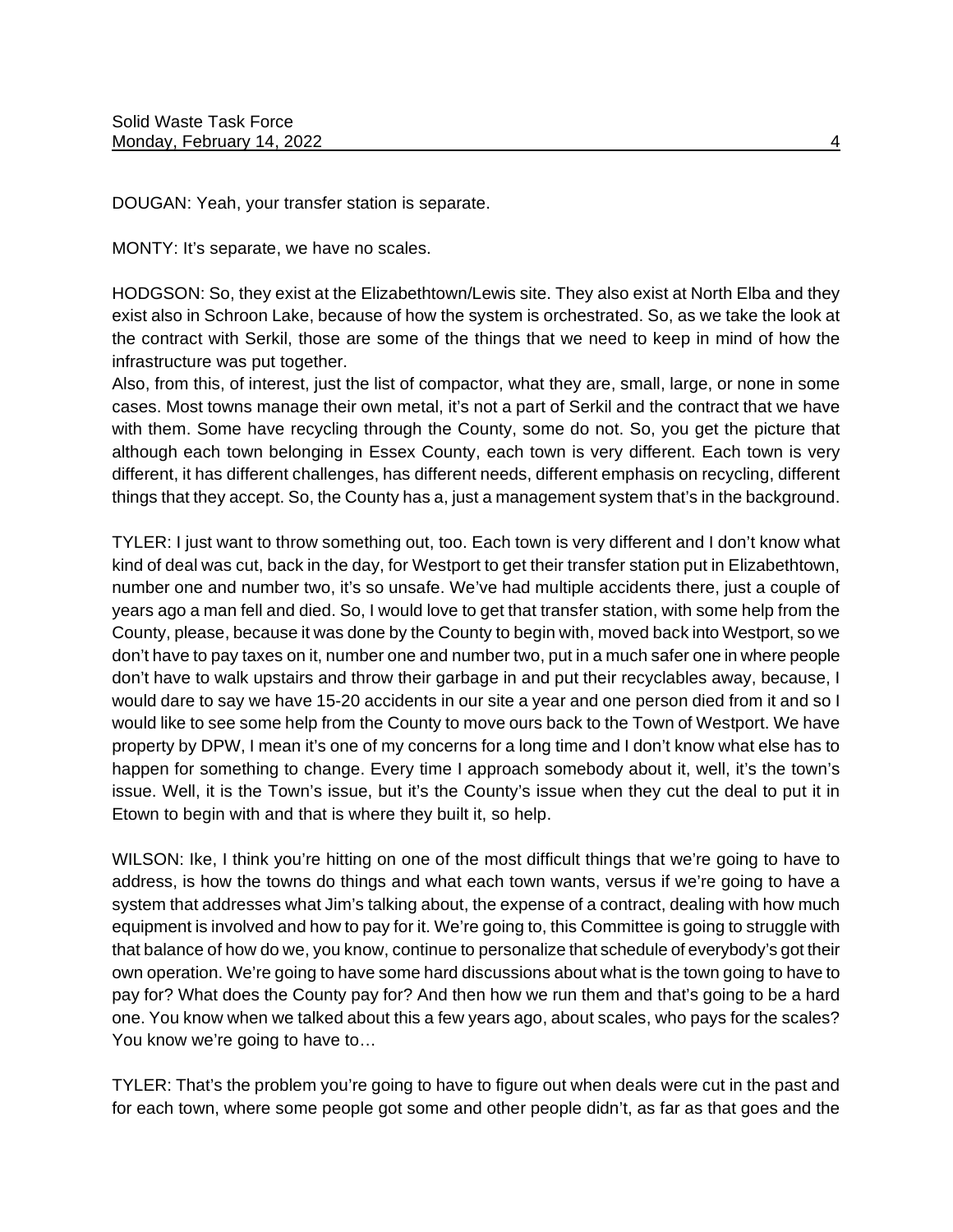infrastructure of the waste. We get this trailer in Westport, I don't know how in hell it can still be used, I really don't, it's just filled with holes; you wouldn't even see that in a dump somewhere.

WILSON: That's part of our charge, is how are we going to resolve these questions, so that this can be sustained with the changes we're going to face in more demand to pull out compostable materials, more demand to recycle and we lose revenue when we do that. So, we're going to struggle with just what you're saying, I think. How do we balance what each town wants, versus what we can afford as a system?

MONTY: And you've got to remember, you're talking County equipment with not County employees running, so something gets thrown in a compactor that shouldn't be in a compactor. The trailer gets damaged, the compactor gets damaged, because of negligence on the employee working there and it ends up being the County's responsibility to fix that negligence. I mean there's so many factors to consider. I would like to figure out a way I get 12 calls a week as to when my landfill station's open when it's pretty easy if you go to Lewis, but the Essex County says, Lewis Transfer Station on it. So, everybody calls, a dozen times a week we get calls and we're going to bring some C&D at 2:00. No, you're not, because we don't take C&D. well, it says on your website, but those are logistics and stuff.

DOUGAN: And I think we're going to, if we're really going to tackle solid waste and not just Serkil's contract or not just this or that, we've got to kind of rip the Band-Aid off on all those discussions, Ike.

# TYLER: Yes

DOUGAN: This system was done a long time ago; I know that Schroon wants changes in the way that theirs is set up. In the middle of summer, they get Newcomb and Minerva's trash that has been compacted and has been sitting there for two weeks and it's 95° and it comes and it automatically smells. I get that, those discussions were put in place by people before this Board, years ago, that whole infrastructure. Where you're located, how she accepts it and we're going to have to kind of rip the Band-Aid off and have some almost fist to cuff type discussions here, if we're going to fix this. So, Todd is going to have a few more statements in this that are probably going to maybe rival everybody up, but that's my way of doing it.

GILLILLAND: The other issue, too, is one that we're facing with the abuse recyclables.

DOUGAN: And it is on our list and we may want to get the point that we have to ask to just discuss that.

GILLILLAND: Well, that's ongoing.

DOUGAN: We may have to discuss that without it being on tape, because of the potential, pending lawsuit.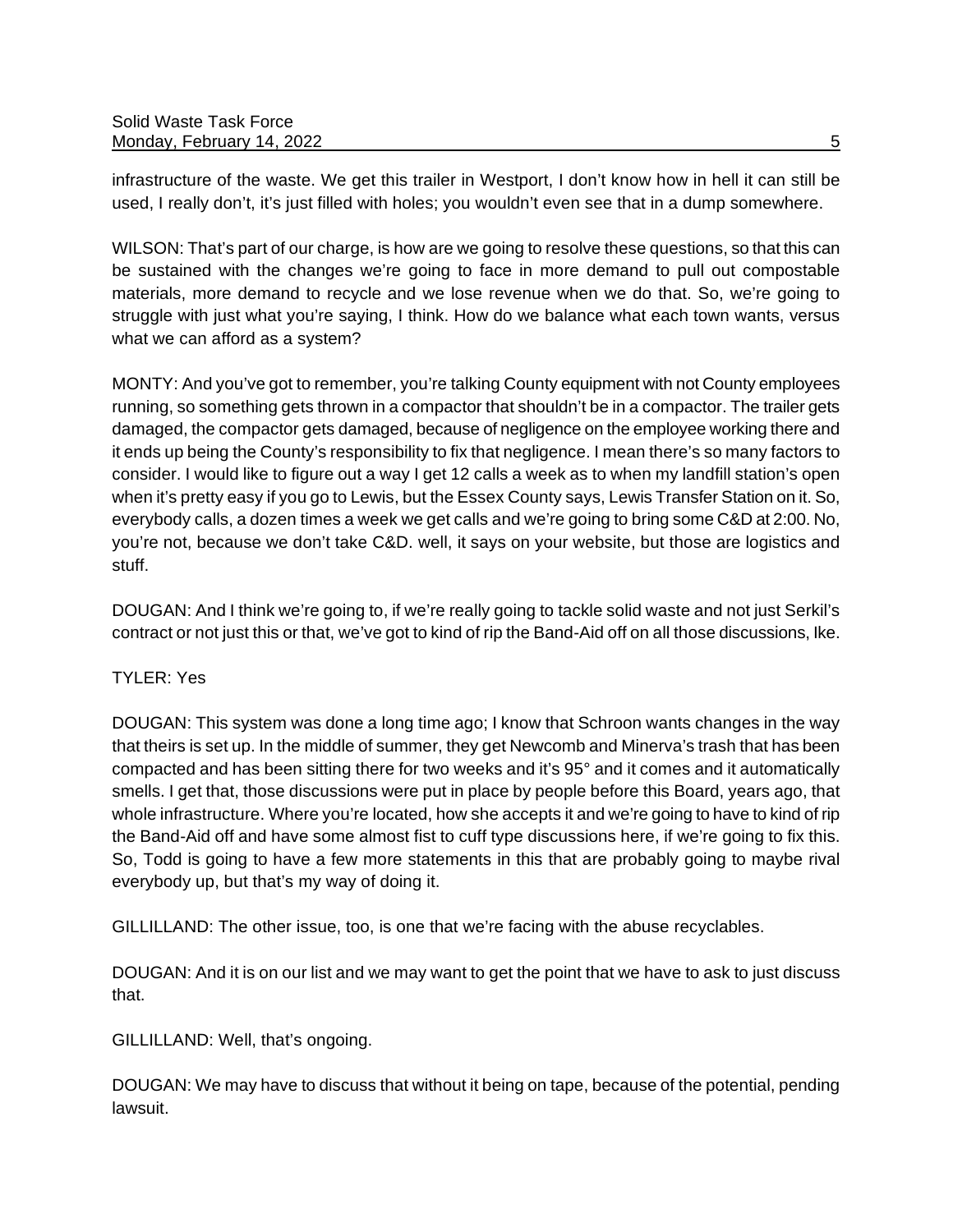HODGSON: So, just quickly, contract operations is, it's unlike any other division of DPW. It's in DPW, but Essex County doesn't run any transfer station or have any hours of operation. The contract services are provided through Essex County, but all those services are contracted out and run by County equipment, which has been said here. Essex County solid waste has no employees, manpower, budget or operations, essentially Essex County solid waste does not exist as a division. That's kind of a controversial statement, because, well Joe Pete can say, I kind of volunteered to take on some of this to try to help, because I know I've work a little bit with yourself and am certainly willing to come to your transfer station to start documenting some of the issues that exist, because that's the only way that we're going be able to unravel this. We have a contract that right now, if you put it back out, we're putting it back out with the same equipment, the same system, and going to make some of the same mistakes that we have currently. So, I'm interested in having this have a solution.

TYLER: When is that contract up?

HODGSON: Well, right now I think it's the end of the year.

WILSON: And we have to have either a new contract or withdraw by June. So, when I say we have a short-term goal, this Committee, we've got to make some discussions about Serkil in the next few months, you know to either limp along or change things dramatically, but it's a tight timeline.

HUGHES: Can we get a copy of that contract?

DOUGAN: You certainly can.

HUGHES: I don't know if I've ever seen. It would probably for this committee, if we're going to be looking at over the next couple of months and making a decision, it would be nice.

WINEMILLER: Can you just scan though?

DOUGAN: Oh, yeah, it's already out there and I can scan it.

WILSON: Just what's the date on it, off the top of, because that was part of our…

DOUGAN: This contract, this one is dated 2019 which was a renewal of a 2014.

HUGHES: Not super old, but worthy of review.

MONTY: I think we, did we extend it two years while we reviewed it?

DOUGAN: We did extend it to where we are now.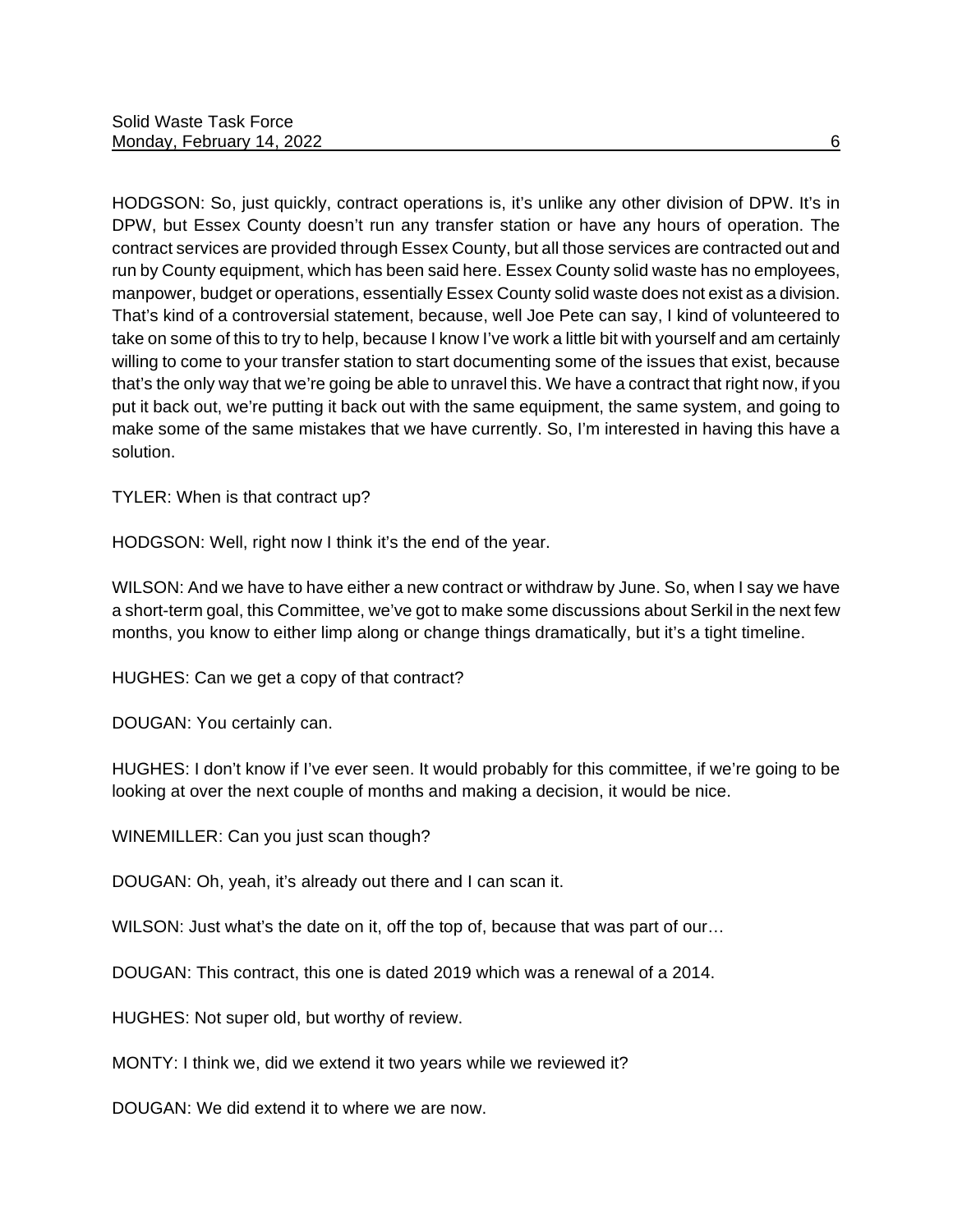MASCARENAS: Todd's last statement is absolutely the case. At one point in time, Essex County Solid Waste did exist as a division, I don't know if you're going to go into that?

HODGSON: No, not this time.

MASCARENAS: Okay, so I will not take up any more time, but just so people are aware of that. It hasn't been, I've been here 23 years and it hasn't been since I've been here, but those people did exist and we did. The State deal is what put an end to that.

DOUGAN: The State deal kind of put an end to that.

WILSON: Around landfill closures?

MASCARENAS: Yes, absolutely.

DOUGAN: Around landfill closures and because Mike brought it up I'm going to just give a touch more detail to that is that did end it, plus there was a certain amount of money that came from the State that bought most of this equipment then; okay?

#### HODGSON: Correct

DOUGAN: More than 20 years ago most of the equipment was bought. Those of you that have been on the Board for a few years, about 3 years ago I came to the Board with a replacement plan and it's not replacing everything at once and we are making strides and the Board at that time put some money into equipment replacements that probably should have been put in place long prior to that and we're trying to work out of that some of these things.

MASCARENAS: A system that started 30 years ago, essentially, that amount that the State gave the County was somewhat self-sufficient; right? The amount paid for the system, that amount hasn't changed in that time; right? So, as the cost of everything continues to escalate that amount that we've been getting from the State when away, has now come back, well, it helps, it still meets the needs of the original deal.

WILSON: Yeah, it's just a drop in the bucket. So, I think that some of the issues that we're going to face as towns is, this is going to cost money, one way or the other. Either the County is going to be picking up the bill or we're going to continue to pick up the bill, it's going to cost money. We've got to decide how we're going to, where that money's going to go, who's going to pay? It's going to cost money, this is getting more expensive, not less and the work I've done with Todd, you know, we've, the Town of Keene to address safety issues, to address contamination of recycling. We bought our own shipping container just for cardboard. We're piloting using a Smartsheet to track our recycling with Serkil so we really know what's going on. We're investing in this and it's pointing out to me that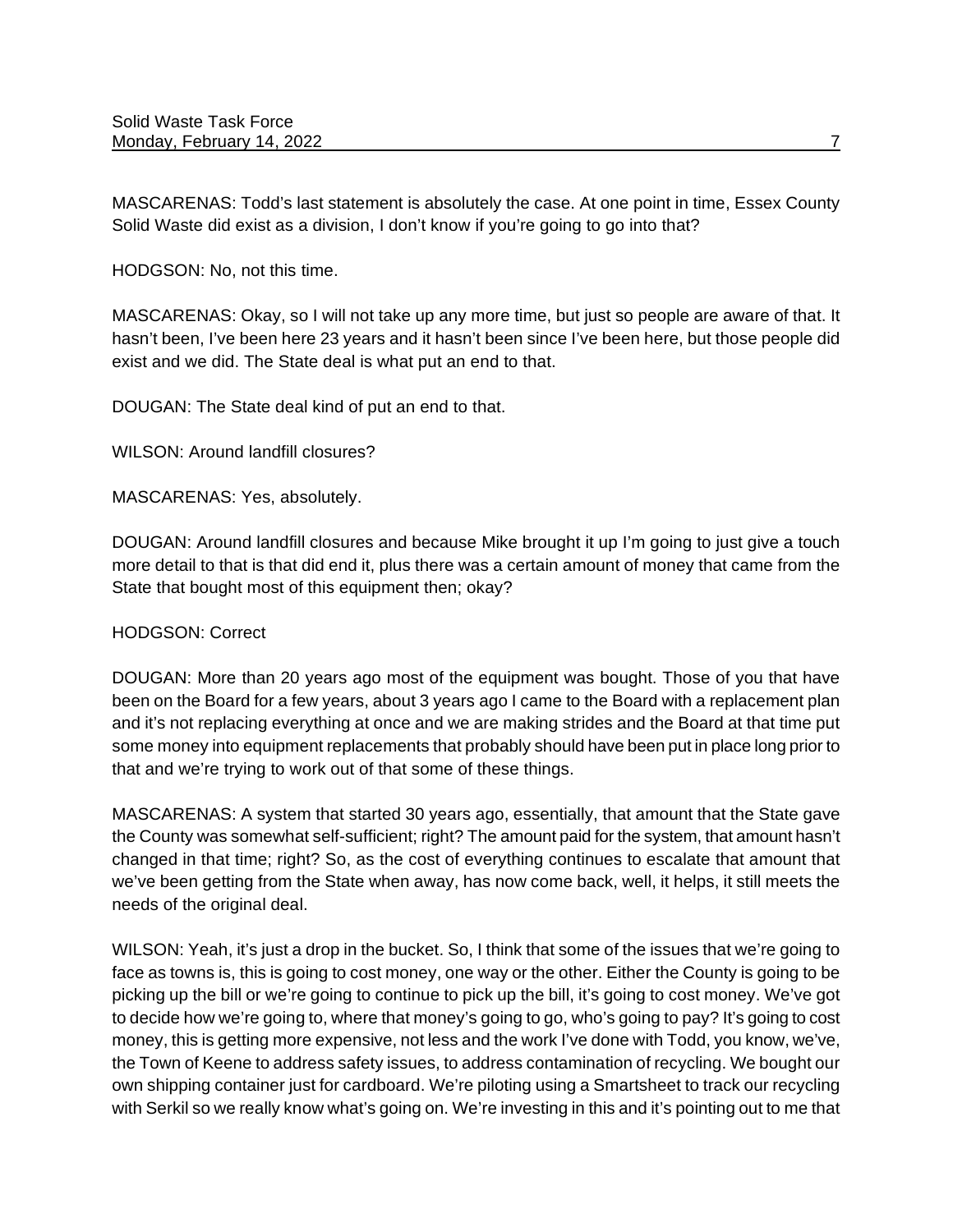to accomplish the changes you're talking about it's going to cost our residents money, it's how are we going to organize that so it's the most cost effective and we can balance our town control with the efficiency and profitability of the system or profitability is the wrong word, self-sustaining finances for the system.

WINEMILLER: In lieu of that I just want to talk about something that I have talked to Todd about recently and I know that this is long term, this isn't short term, but long term I would like to see a facility in Essex County that uses the solid waste as fuel, that recycles tin and sells it as sheets, that recycles plastic and sells it and you know the glass, whatever, compost. You know we could have a composting facility and actually sell the bagged compost and I know that this is going to take a lot of money and time and it doesn't help us right this quick second, but I do think that we need to be proactive and look at this thing long term and we could actual turn our solid waste into something amazing for our County and not just a problem.

DOUGAN: So, we'll get to talk about the grant that we have right now and that plays into long term plans, such as that.

# WINEMILLER: Okay

DOUGAN: Yours is amazing, your vision there, but it is something that we can work toward and will probably come out of this grant or when Todd gets the words of what that grant's supposed to do, we can talk about some of that.

GILLILLAND: You need to go down to the Casella Facility, down in southern Vermont and actually walk in and see what kind of operation that is and when you see that thing and the cost of actually doing that, your mind's going to change.

WINEMILLER: Lunderstand.

GILLILLAND: I recommend that you go do that as the first chapter and they will give you a tour, their solid waste engineers will run it all through and you can see it. Doing what you're discussing there is very expensive and it's very, very labor intensive.

WINEMILLER: But, maybe we could partner with them, Shaun. It's not that far.

GILLILLAND: You mean partner with Casella?

WINEMILLER: Yeah, it's not that far away.

GILLILLAND: I think Keene, you a few years ago, you guys looked into using Casella and stuff. They're a for profit business and that's all they do.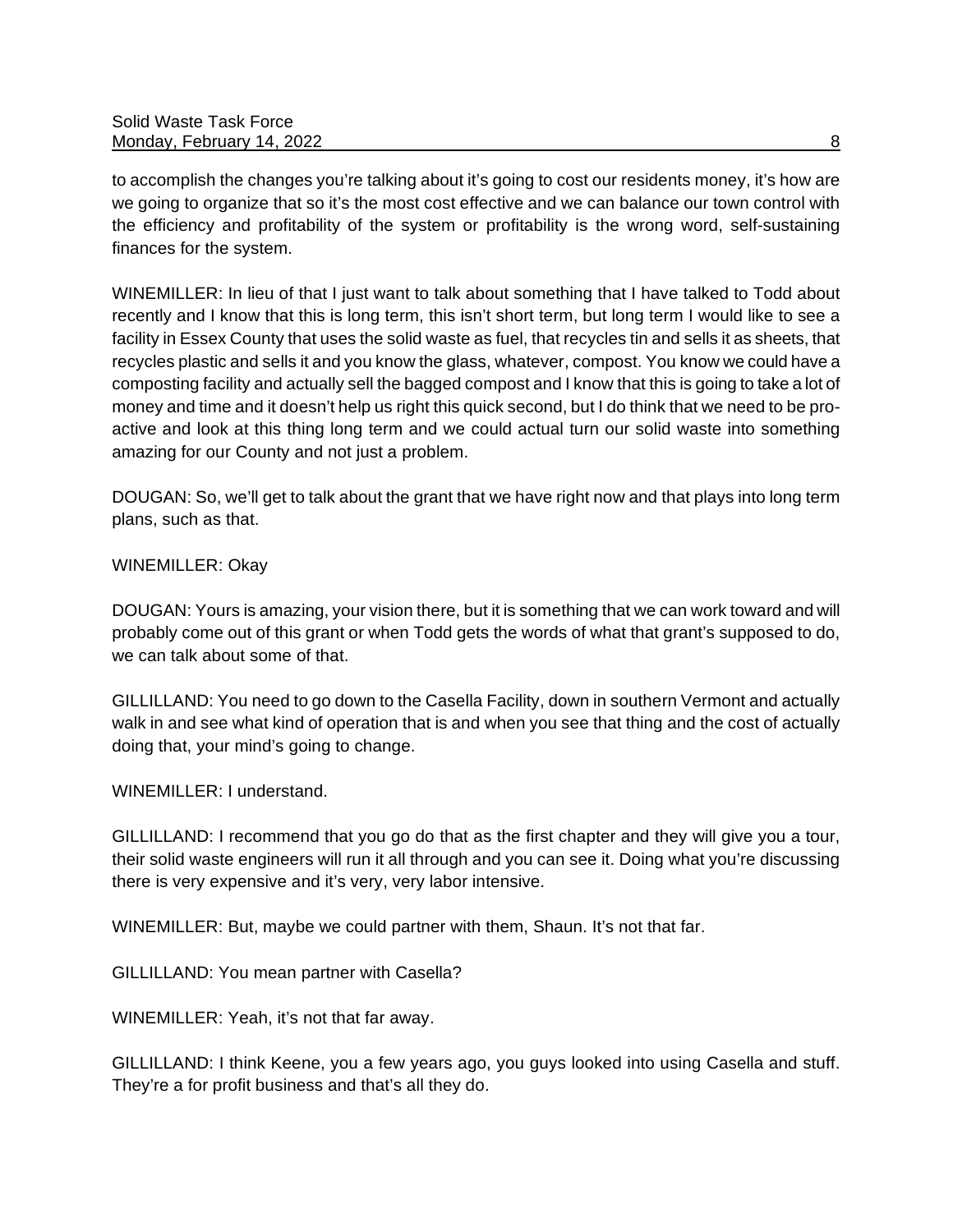WINEMILLER: But, I'm just saying if they have a facility that's already run in a way that's sustainable, you know maybe we should look at that.

GILLILLAND: But, we're not in the business in of trying to make money like a solid waste company like Casella is.

WINEMILLER: Right, I'm not saying to.

GILLILLAND: I would just recommend all members, everybody go down there, maybe we should organize a tour, so you can see what's involved in it.

WILSON: But, one thought though that I am taking from what you're saying, in a more general principal is, as I've talked with Jim and Todd about this, I think an important aspect of what we design is we have to be designing a system that responds to changes in recycling regulations and recycling markets. If we design something that's rigid like the system that we have now, here comes composting along and what are we going to do? You know we're going to lose like 30% of the revenue we generate going over the scales, because the composting material isn't going into the trash stream anymore. Instead of collecting money to dispose of it, we're going to be paying money to compost it. So, we've got to design a system that can respond to changes in regulations in the recycling market and how that looks, I don't know, but that's got to be a key thing, because we can't predict, you know nobody when we set up the system we have now predicted how much we would, revenue that we would be losing to recycling and then when the Chinese stopped buying materials and the bottom fell out of our revenue, you know we've got to be able to respond to stuff like that. So, that's the point, the most immediate point I take from what you're saying.

WINEMILLER: And a question, as far as what you just mentioned, where do our plastics go? So, we #1 and #2 and I don't know if Serkil has informed you all, they only informed me, because I called them with a question. On January 14<sup>th</sup> they told me they stopped taking  $#3 - #7$ , they're only doing #1 and #2 and I said, well were you going to let us all or you know? So, because I made that call I know, I don't know if you know. I don't know if anybody knows, but where are they going?

HODGSON: So, there is a good amount of material that is thrown out. WINEMILLER: It's thrown out?

HODGSON: Yup, it's in the garbage and goes as a cost back to the County system. That's what happens.

WINEMILLER: So, we're recycling plastics to throw them away.

HODGSON: Absolutely.

DOUGAN: In all honestly, if you go to Casella's, you'll find the same thing, but this contract done in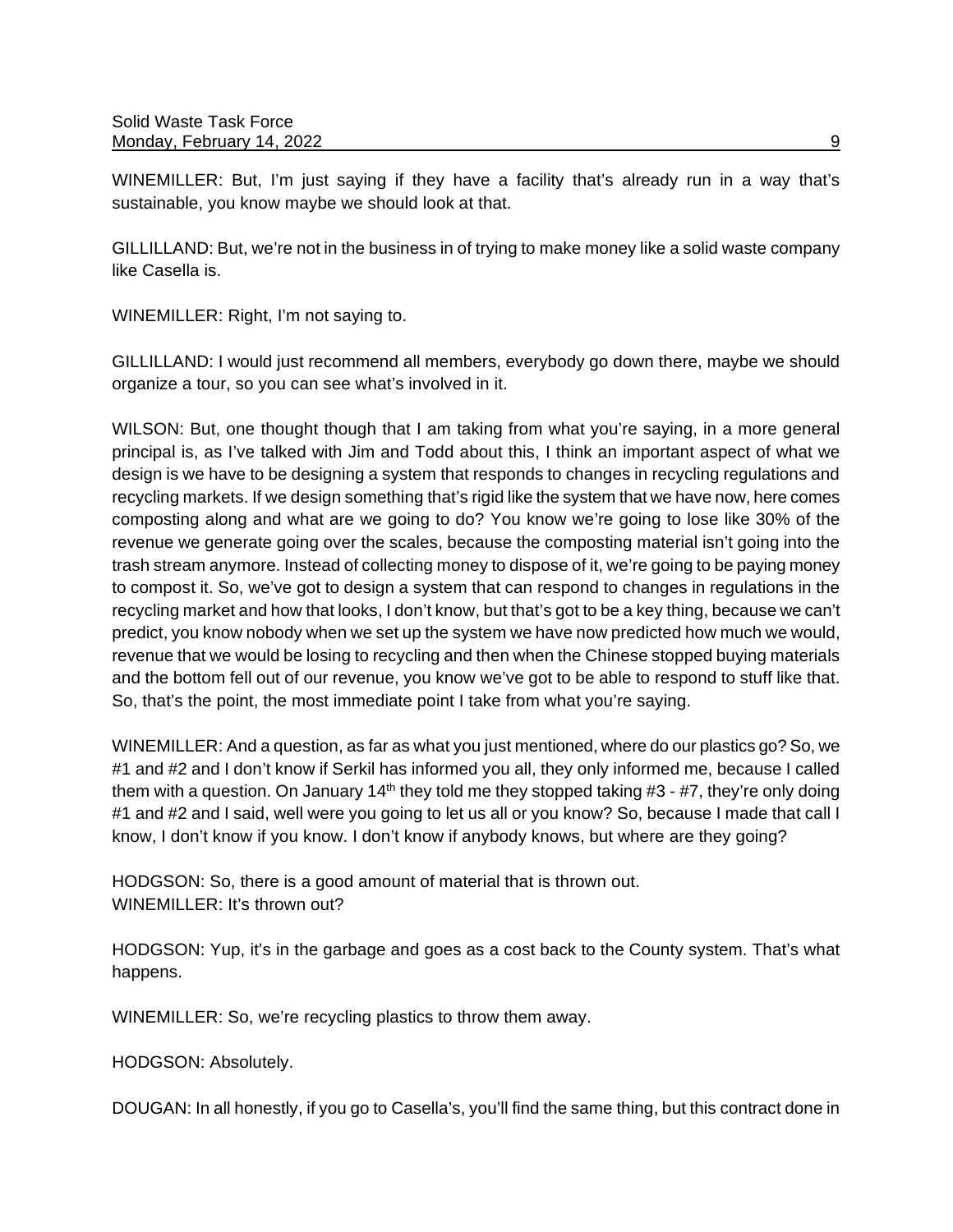2014 gives all recycling to Serkil. We play a very, very small role in it and then if they generate revenue, good for them. If they decide it's cheaper for them to throw it out, oh well, we kind of don't care, other than they're supposed to dispose of it properly; which is what the other issue that we might talk about here, today. So, an issue with this contract, okay and if you're going to have a very strict thing on more levels of recycling it will cost you more in the future, similar to having Casella there. When he had Casella, it was Zero Sort; right? It cost you a lot of money, but we all know, because we know some people that have worked at Casella, many of those things that come back to them as recycled by somebody still go out as garbage. They still handle it as garbage.

MASCARENAS: Well the profit margin is what Shaun eluded to.

WILSON: So, Davina you're talking about an issue that's market driven and I tell you the best resource that I found for a neutral opinion is the North Elba employee, Shannon Porter who runs their recycling and in terms of tour, what Shaun recommended and going to see Shannon, because we talked about that. They do the utmost to try and recycle to protect the environment and recoup revenue and they bale themselves, then store it until the market is strong and they've had to put stuff back into trash, because there's no market and they run out of storage space. So, that's market driven and that's what I mean by we've got to be able to respond to this stuff, but I would encourage you to talk to Shannon, just to see how the nuts and bolts of it work, because I had those same questions and then I realized that's not in our control. So, then if we're going to design a system, how are we going to deal with market forces like that that effect the, you know, the bottom line of our town operations, our county operations, whatever it's going to be. We've got to keep that in mind as we're setting up our next contract and building new facilities. How are we going to respond to market, you know what's the best thing? To farm it out? To do it ourselves? A blend and I don't know the answer to that.

WINEMILLER: I'm sorry, I'm just, I'm trying to wrap my brain around this and I know I'm kind of getting a little bit off track here, so I do apologize to everyone, but that frustrates me like I can't even express right now.

WILSON: You know, let's talk and I'll share with you my experience. I did two trips with Board members and did you come to North Elba, once? But, let's talk afterwards, so I can share that with you.

HODGSON: The goal of this discussion is to channel that frustration.

## WINEMILLER: Thank you

DOUGAN: Todd's only part way through his presentation, but he's got a second one, because we know there's a lot of issues. There's a lot to discuss here and we're going to get down to about three topics that we want to just focus on today and everything else fits into those, if we can. I appreciate the energy that everybody has here, because it's going to take that for us, I mean it's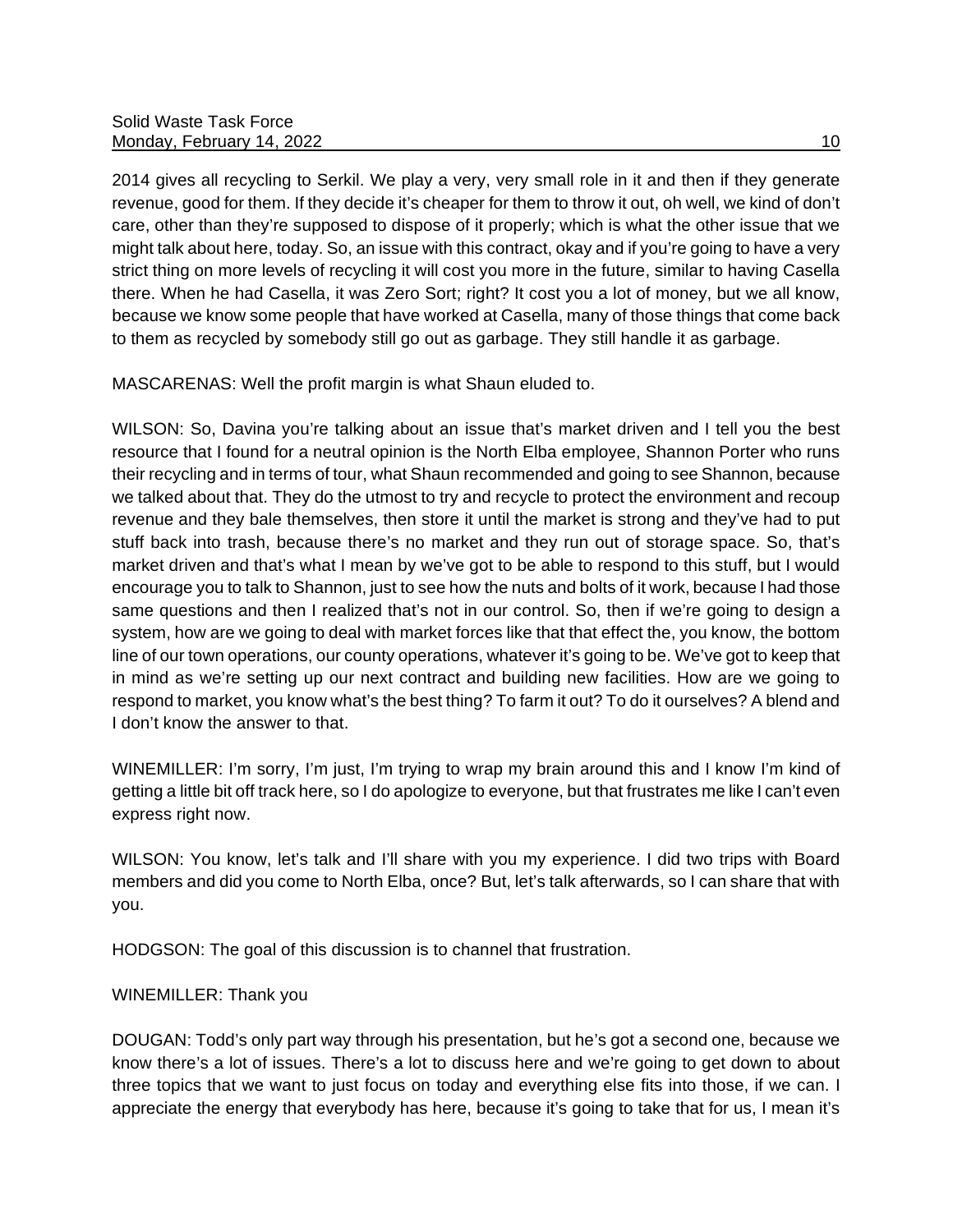been broken in a way, it's been broke for a long time and we want to fix it.

MONTY: And there's a lot of factors, 100 factors. I mean you and I have had the conversation how many times about the independents that come there. The independents, Serkil doesn't really supervise them then they come here, they go down over the scales, but you've got recycling that's thrown in there. I mean how many times have I told you, I've seen them come down and throw 1s in the 2s and you go and look over and half is 1s, which they separate and Essex County gets billed for it, because they take it and throw it in the compactor and so there's so many mitigating factors by having them there.

HODGSON: That problem that you just went over works just like this; the contractor operates the transfer station alongside of the Town of Lewis, not required or run by Essex County, roughly 2,000 tons are processed with Essex County equipment with no offsetting costs back to Essex County for preparing or doing anything. So, we have a rough figure of what that is that they run their business doing that with our equipment. Essex County Purchasing, they do the billing for this system and they actually were responsible for the budget prior to 2018. Jim has since taken over some of the budget responsibilities, mainly because of equipment replacements and other things that needed to happen in the system and because of system complaints and just real quick, Town of North Elba, this is the best in Essex County and at least a decent role model to play. If you look at the recycling, it's very clear what they do and what they don't do and this is Essex County, that is the back of the recycling trailer, they typically look about like that.

WINEMILLER: That could be our trailer any given day and people complain about it all the time and it's incredibly difficult to manage, because people go in there and they throw and it's just a mess.

HODGSON: You can't navigate between the doors that are in there, things are generally not very well sorted out, there's intention, but it doesn't work that way. So, okay, that was supposed to be, just a what it is, but so we're going to get rid of that one.

DOUGAN: How many employees to you have, Derek, do you know?

DOTY: Shannon has six, I think we're down one right now, it should be seven. She's on the phone all week long, every week to find and justify markets.

HODGSON: Yes, that's what it takes.

WILSON: And you also have great support from the highway department in terms of equipment to handle stuff.

DOTY: It's a husband/wife deal.

WILSON: Exactly, but having that already budgeted support makes your recycling operation more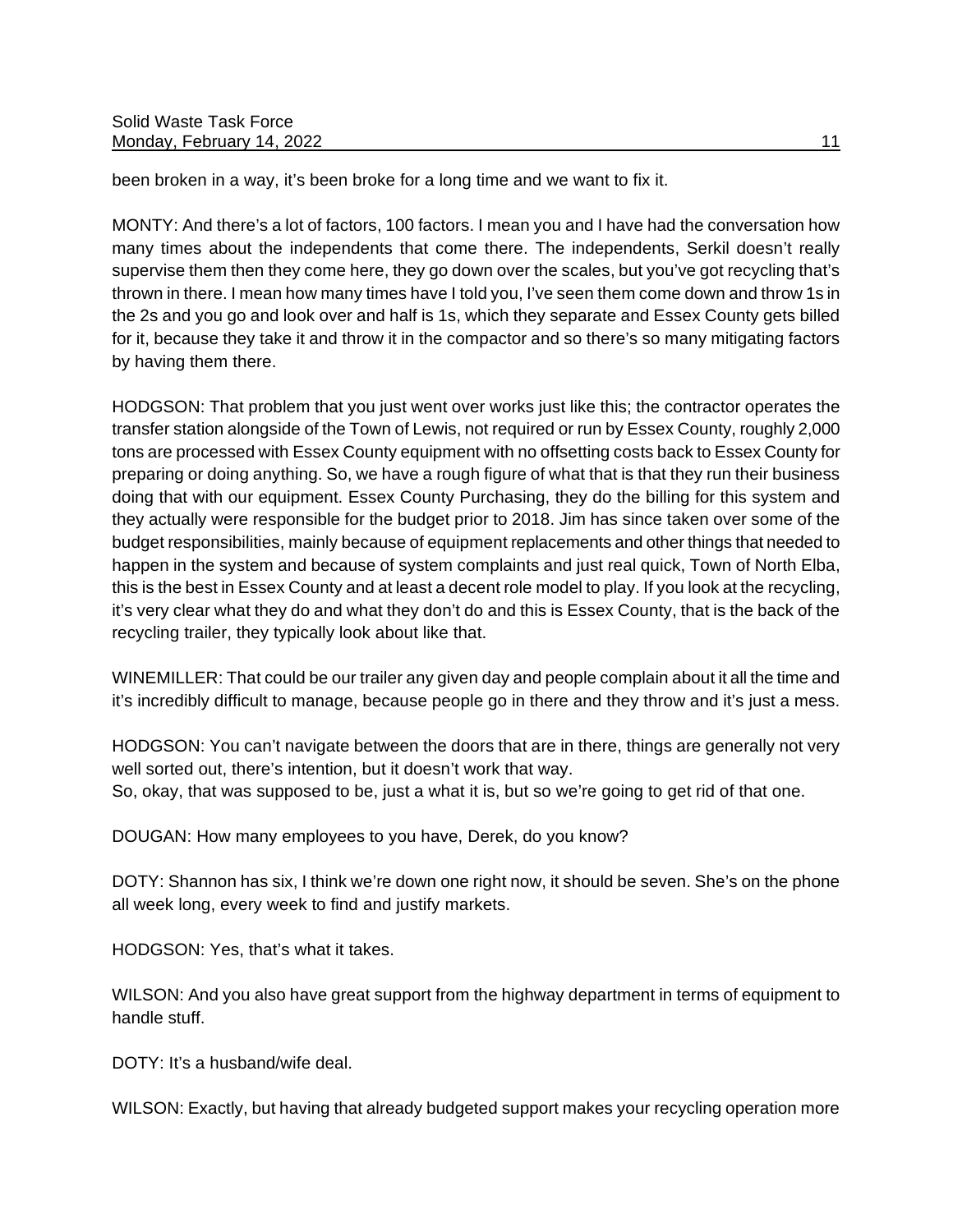affordable, because you don't need to own a giant loader, because they can send one over.

DOTY: Yes, but we do have dedicated machinery.

WILSON: Oh, yeah, yeah, but not quite as much.

DOTY: And the landfill carries itself for us, at this point.

HODGSON: Yes, yes

WOOD: Todd, can you send that to us?

HODGSON: Sure

WOOD: Okay, thank you.

DOUGAN: Just to follow-up on that one statement, because I just can't help myself, my sorry. This is an enterprise fund for the County, which means it's supposed to pay for itself; okay? It's supposed to pay for itself. Last year, 2021, the interfund transfer was \$916,000.00 to this enterprise fund. So, the closest thing most of you have to an enterprise fund is your water and sewer, special districts; right? They're only supposed to be paid by the people who use them, so this enterprise is only supposed to be paid by the people who use it, so this enterprise is only supposed to be paid by the people who use it. So, \$916,000.00, the County put in last year, not including paying for our own trash that we generate, as a business; okay? \$916,000.00, roughly 12,000 tons was done up there.

WINEMILLER: That's ridiculous.

DOUGAN: That would be \$76.00 a ton that we would have to raise the price to cover that. So, just to, you know and this isn't anywhere near the level of service that you brought up, Davina. So, that's just putting numbers where numbers are.

WILSON: That's helpful.

HODGSON: Okay, I need three things from you guys today, so just in case I get distracted, again. So, this is just a list of some issues and tasks and we are going to add to this. So, I need that feedback from Ike, from other Supervisors that have issues at their stations. We need to compile a list, because we need to make sure that we're working for solving at least some of those issues moving forward, but for today, Task One; we need something to identify needs, establish goals and create a mission and this is some thoughts that Joe Pete and myself have been back and forth on a few things, but I think it's important that we have at least some goal stated, because in the background I want to go back to that to make sure that the things I am working on are pushing that goal. So, if we could get some thoughts on that, it doesn't have to be today, but I really would like to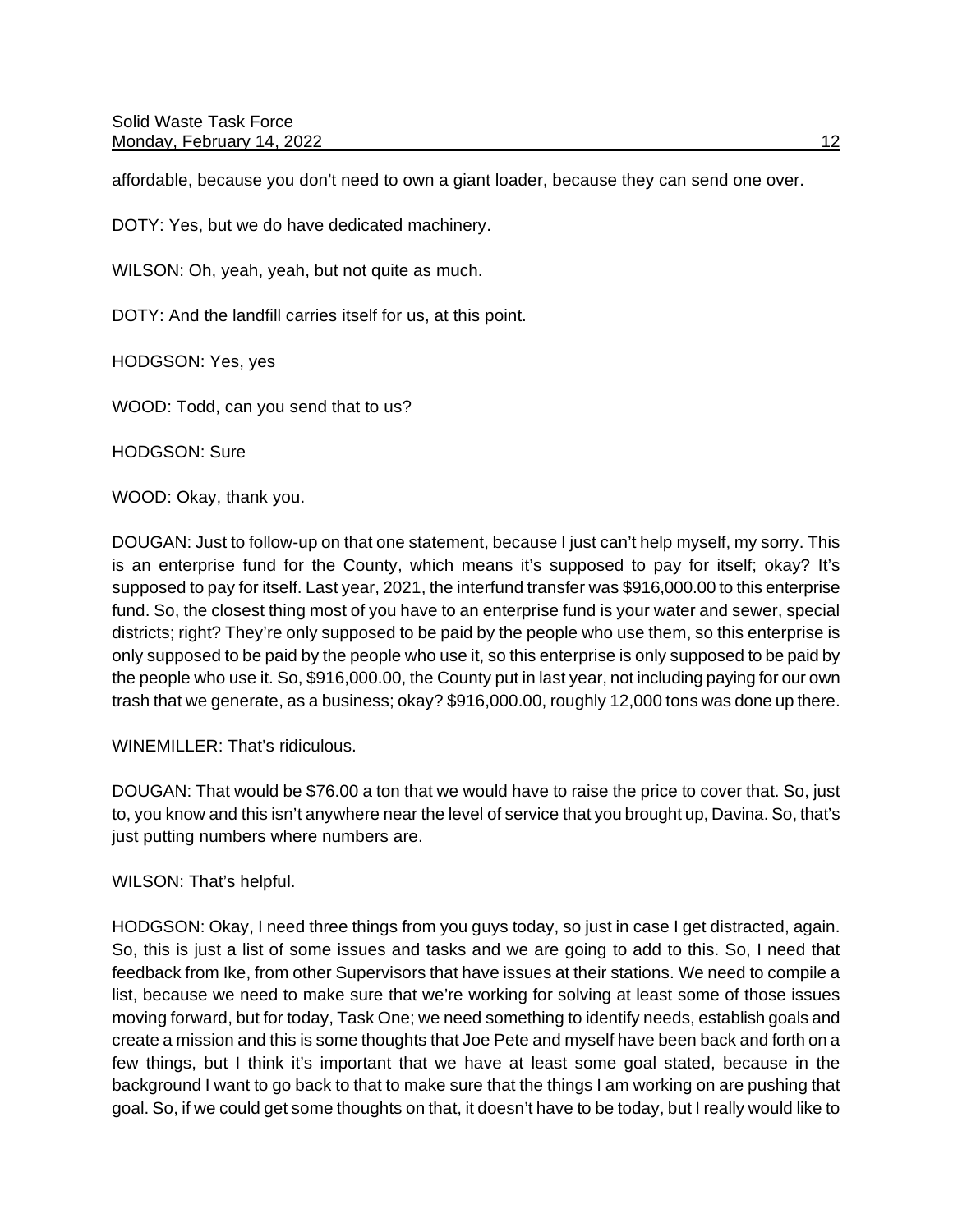Solid Waste Task Force Monday, February 14, 2022 **13** 

have that feedback, so that we know what we're shooting for.

WINEMILLER: You want an email, Todd, is that you're asking?

HODGSON: That would be fine. You can email Joe Pete, you could email me.

TYLER: Facility ordinated questions or this is for the county?

WINEMILLER: The towns?

DOUGAN: Both

TYLER: The major goal right now is get the contract situated.

DOUGAN: That's one goal, but I think, I guess I better step back on a couple of things. What's the difference in some of the towns? Todd told you the difference in equipment, but Newcomb and Minerva, they don't charge their residents when they come in, per bag, it's all on their taxes because they have so much State land. So, they turn it all into the State as part of their general fund taxes. So, they don't have an issue with revenue, they cover it, unlike many of the rest of you, not a big deal.

HODGSON: And if you look at it, their trash is more than double the Town of Schroon's, because of that.

DOUGAN: Because, of that, you know, so Todd showed a picture there of one of the trailers what was a good example of a relatively bad one. We've got pictures of relatively good ones; okay, with places that take more trash than that one does, more recyclables than that one does, it comes down to an attendant. Again, when I said we're going to have to rip the Band-Aid off, we've got to all talk about our own role in this. Some of it is County and some of it is each town and some towns aren't going to be as invested if the State's already paying a big portion of it. Derek's got recycling under control, C&D's coming, I didn't even know C&D was coming and was going to be a problem before long.

DOTY: Only because we can't dig another cell, we're maxed out.

DOUGAN: Absolutely, understood. So, I want your issues, both from a County, from a service standpoint and your station itself, Ike. I want both. I want to hear complaints and I want to know what they are so I can solve this permanently; okay? That's where we want to go with this.

WILSON: Because, I can't help but think that we're going to have to have more uniformity of operations. A lot more uniformity of operations and it's going to, again, be a balancing act, too, for smaller towns or like Minerva/Newcomb that are such an outliner, but you know to get these things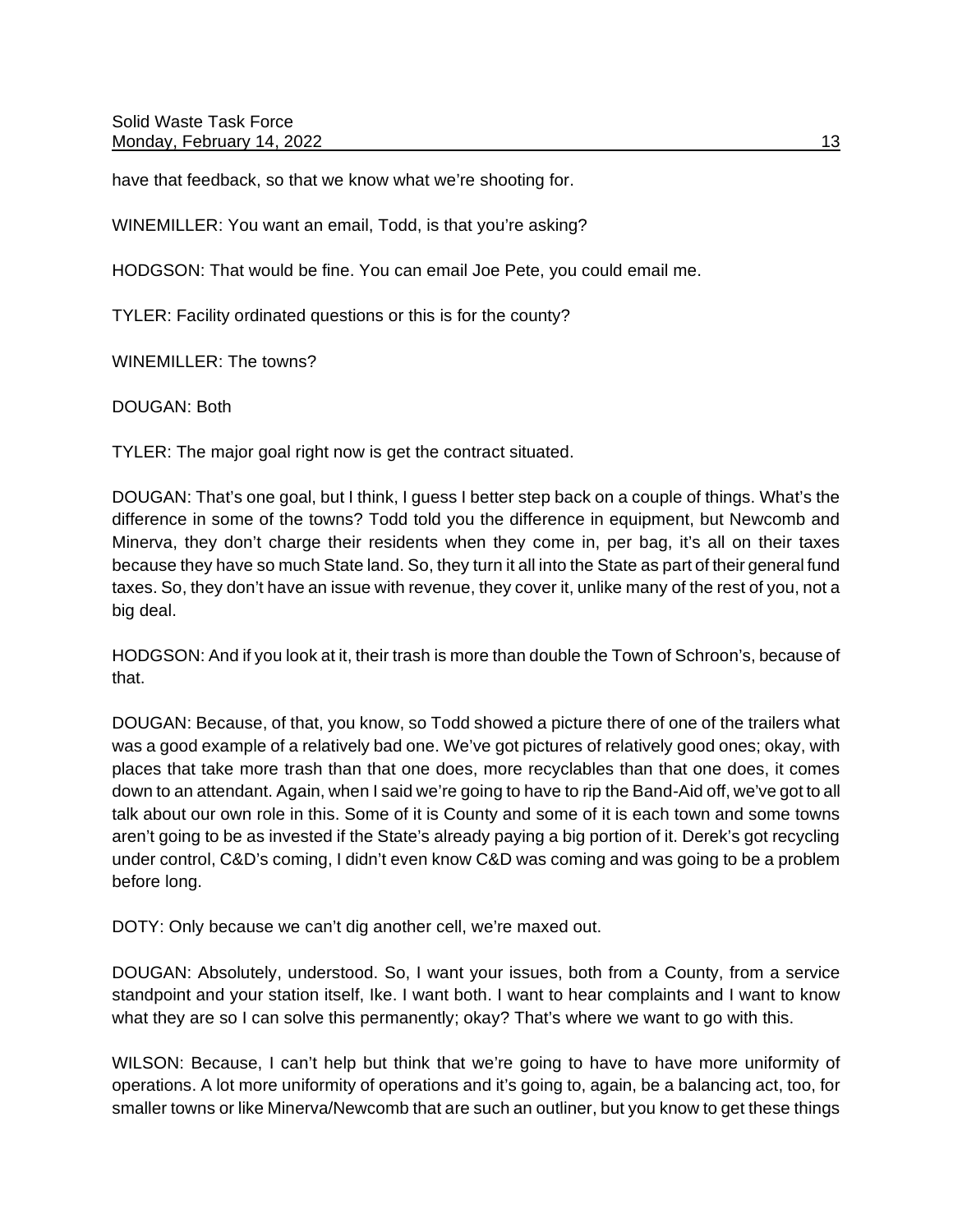under control so we can manage them for the next 5-10 years we're going to have to agree on some operational things that have been left to the towns in the past.

MONTY: I think we're going to need to manage it a lot longer than 5-10 years, we've got to get the foundation built, so it can be managed…

WINEMILLER: Indefinitely

MONTY: For 25 years or 50 years and if we keep bandaiding it, I don't think.

TYLER: With the problems that the systems has now…

LEWIS: I voted no when they wanted to put it in Lewis anyway.

DOTY: Todd, in order for any of the towns to move ahead with the 3 questions, is it safe to assume legislature is going to take food waste out?

HODGSON: These are things that we're going to have to deal with in the future.

WILSON: It's already a law, the regulations are going to be rolling out.

DOTY: I mean revenue is going down, we know our costs are going up.

GILLILLAND: The other thing you have, too, I was told and I can't remember who told me this, they expect another five years on the Franklin Landfill.

WOOD: And then it's Pennsylvania?

GILLILLAND: We don't know where it's going after that. That's one of the impetus for us is to reduce the tonnage that's actually going to the landfill.

DOUGAN: Our contract with them ends on 2024, with Franklin County and I have heard that they're getting pretty full and that so when they get full their issue will become ours.

WILSON: And that's why I think we were talking about, you know a system that responds to the demands of new regulations, we have control over costs and staffing and equipment, if we have to adapt to that, you know if we've got to truck farther.

TYLER: It's frustrating that we're sitting here with all these problems and it's all been a State mandated problems, basically.

MONTY: Think about everything that goes on in Government.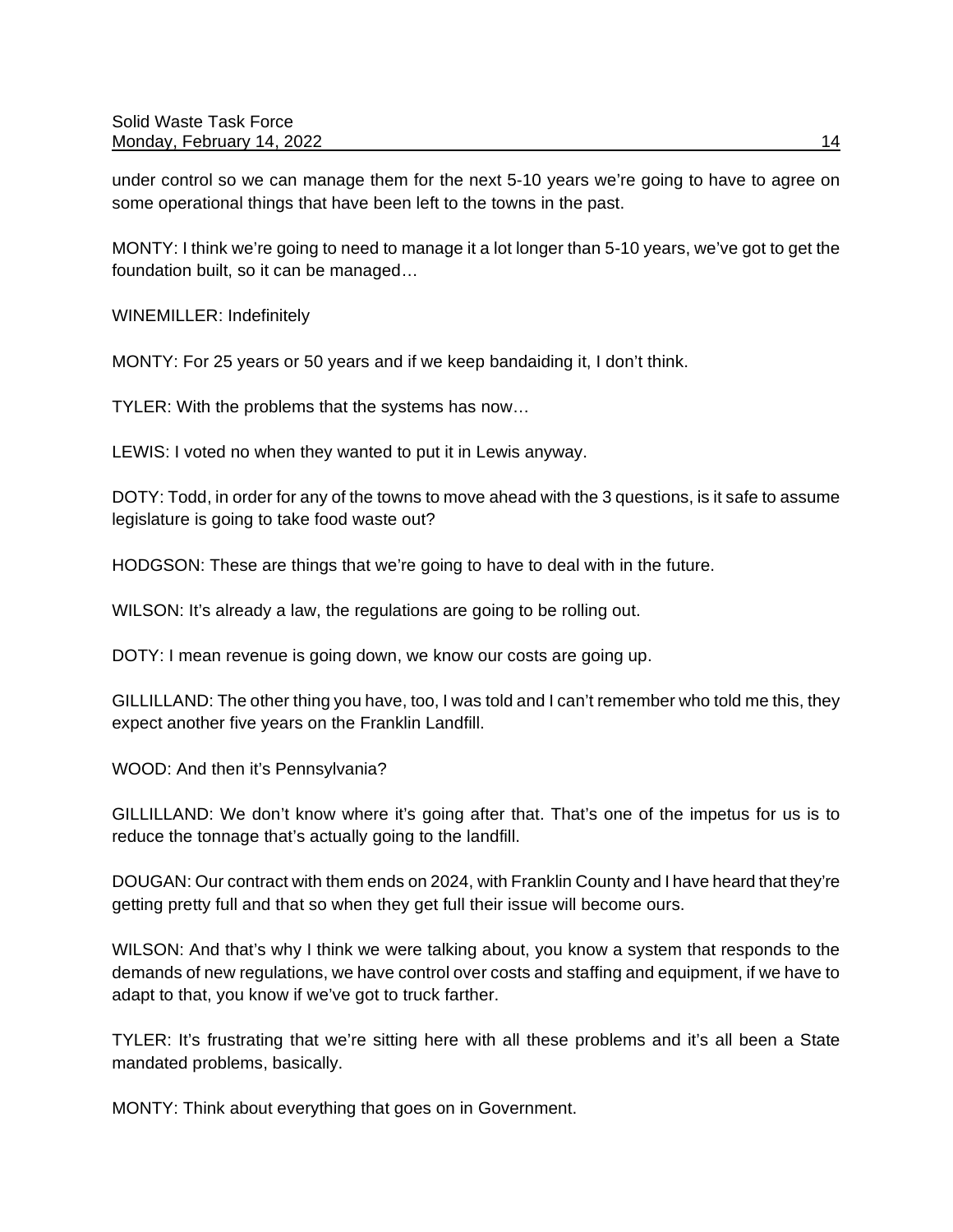TYLER: We've got to work to fix their problem.

WINEMILLER: Well, part of it is, how do you, I understand that you're supposed to be composting, that's a law; right?

WILSON: It isn't hitting our sized facilities, yet.

WINEMILLER: Right, but I'm just saying, are we supposed to be tearing open their trash to see if they threw their coffee grounds in there. How do you police that? How do you even police recycling? You know, if they bring in black garbage bags it could be full of recycling, how are we supposed to do this?

TYLER: Enforcing, that's an Albany thing that they mandate all this stuff, but then they say…

WINEMILLER: Figure it out.

MONTY: Frankly, I'm not going to ask my attendants to go through people's garbage.

WINEMILLER: Thank you, me either. Me either.

MONTY: Not going to happen.

WILSON: But, if we make a system that's relatively easy to recycle and saves you money.

## WINEMILLER: Right

WISON: But, if you're still scaling your trash, so it's costs you, one of the big reasons we got rid of zero sort, people loved it, because it was easy, you just fling a bag in, but 40% of it was trash that wasn't going over our scales, so we were losing revenue because it wasn't going over the scale and then we were paying for contaminated zero sort. It was over \$2,000.00 a month we were losing just on zero sort and in a teeny operation, that's huge. So, but to get back on track, Todd.

MASCARENAS: Can I ask one question and I apologize, something that would help me a lot, and we probably don't know this number and maybe we could get, we have a couple private haulers in our County, what kind of trash are they handling? So, when we speak about cost and you speak about people that are paying for a system and aren't using it, there's a large number of our constituency that are absolutely are paying another source to get rid of their garbage.

WOOD: And they're paying a lot.

MASCARENAS: And paying for a system that they're not using. So, how much garbage are they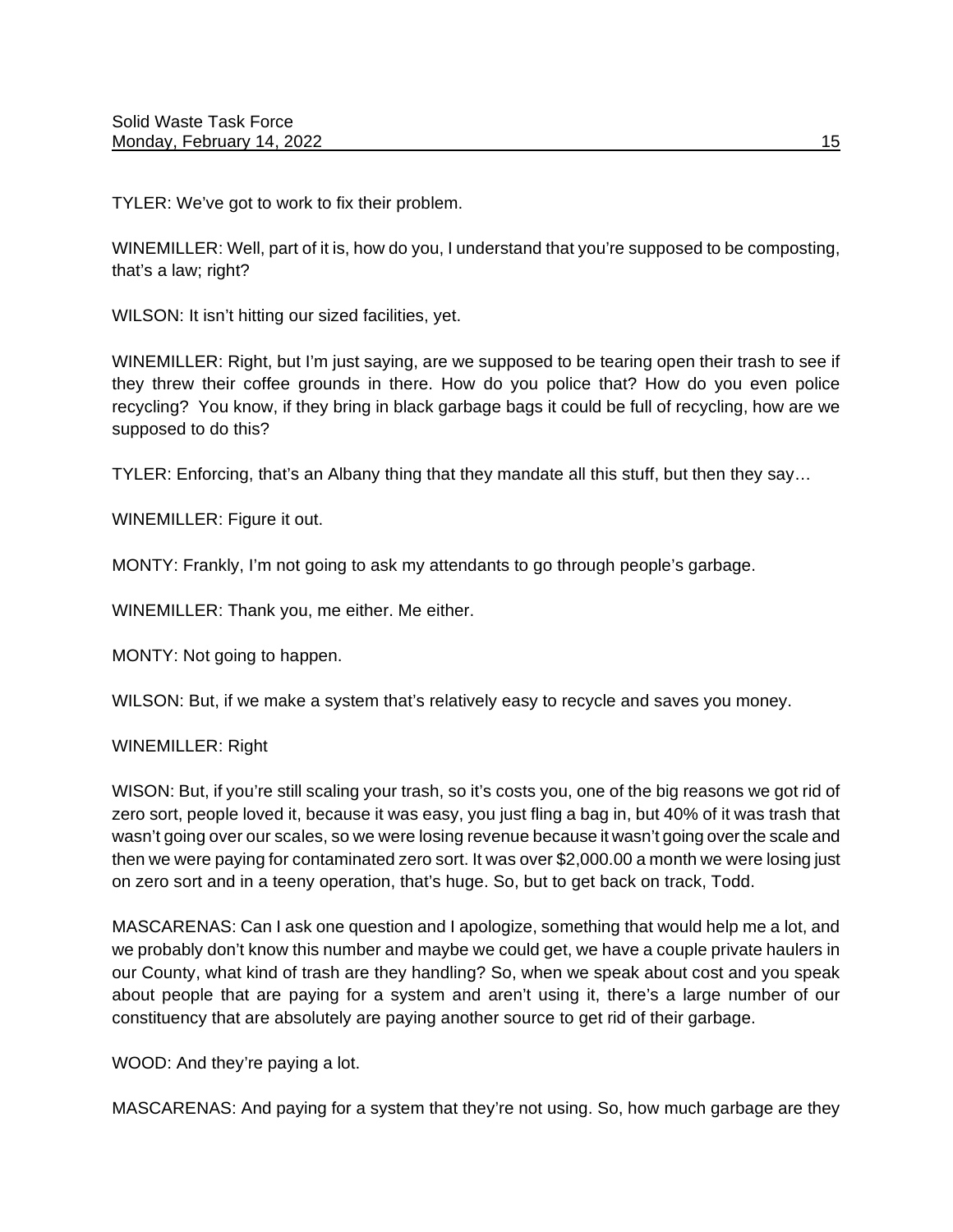taking out of our system and I know the reasons why; I can tell you personally, it's affordable for me to do it. I have a private hauler. It's about the same cost as if I were to take to my thing, the difference is they come to my house and I don't have to spend a Saturday doing such.

WILSON: And if they haul directly to Franklin County and dump it, we don't get any revenue and we're losing potential scaling. That's where having a solid waste district where all solid waste generated in our county would have to be disposed of here, so at least it would go over our scales.

HODGSON: So, let me just say this, we need to have an email, so that these issues can be logged into there and so that I can end up with creating that mission statement. I don't know if, Joe Pete, I don't know if you want all that go to you or whether we just have like a designated site or something that we can put that information in.

DOUGAN: Why don't, they've been asked to email this, so email this and then have everybody respond to that email.

HODGSON: So, that way we can…

MONTY: Then you'll have the individual emails.

HODGSON: Okay, so that's Task One. Task Two; this is the grant award to Essex County, actually there's one mistake here, on the grant award, it's the grant and then it says award, that award is actually a match. It's a \$20,000.00 match that is carried, actually, in DPW's budget, Jim carried that in the budget that was passed. So, it's a total of \$40,000.00. Now, what is this \$40,000.00 able to be used for? It is specifically for an engineering study. This specifically is aimed out a local government efficiency. So, that is the charter according to the application that has already been submitted and we received the award. This is the current description here. It's a shared services to reduce the cost to the taxpayer, specifically to explore things like food waste, recycling, composting, some of the very things, Davina, that you brought up are in this description. So, that's going to require a bunch of assistance, probably for whoever is the consultant on this job, that's going to require the assistance of your towns, because of the data that you guys have and the data that Essex County specifically has, scale data. So, we have a little bit of data collection to assist whoever the consultant is and that is the identified need. So, as you're looking through this presentation, please read this aspect of it. This is what it's aimed at. So, this is the deliverable to Essex County to try and help us and how this is a small seed or a program that gets much better. That program has millions of dollars available to assist us to get there. So, these are the first steps to getting to a much bigger program.

WILSON: So, this is the entryway for us for the long term stuff. I don't think we talked about the timeline in this, probably isn't going to help us with the Serkil decision though, just because of the timeline for a consultant to do this right. So, we'll be kind of on our own in the short term with Serkil, but for the long term this will help and it gets us in the door for future LGE and MERF and all these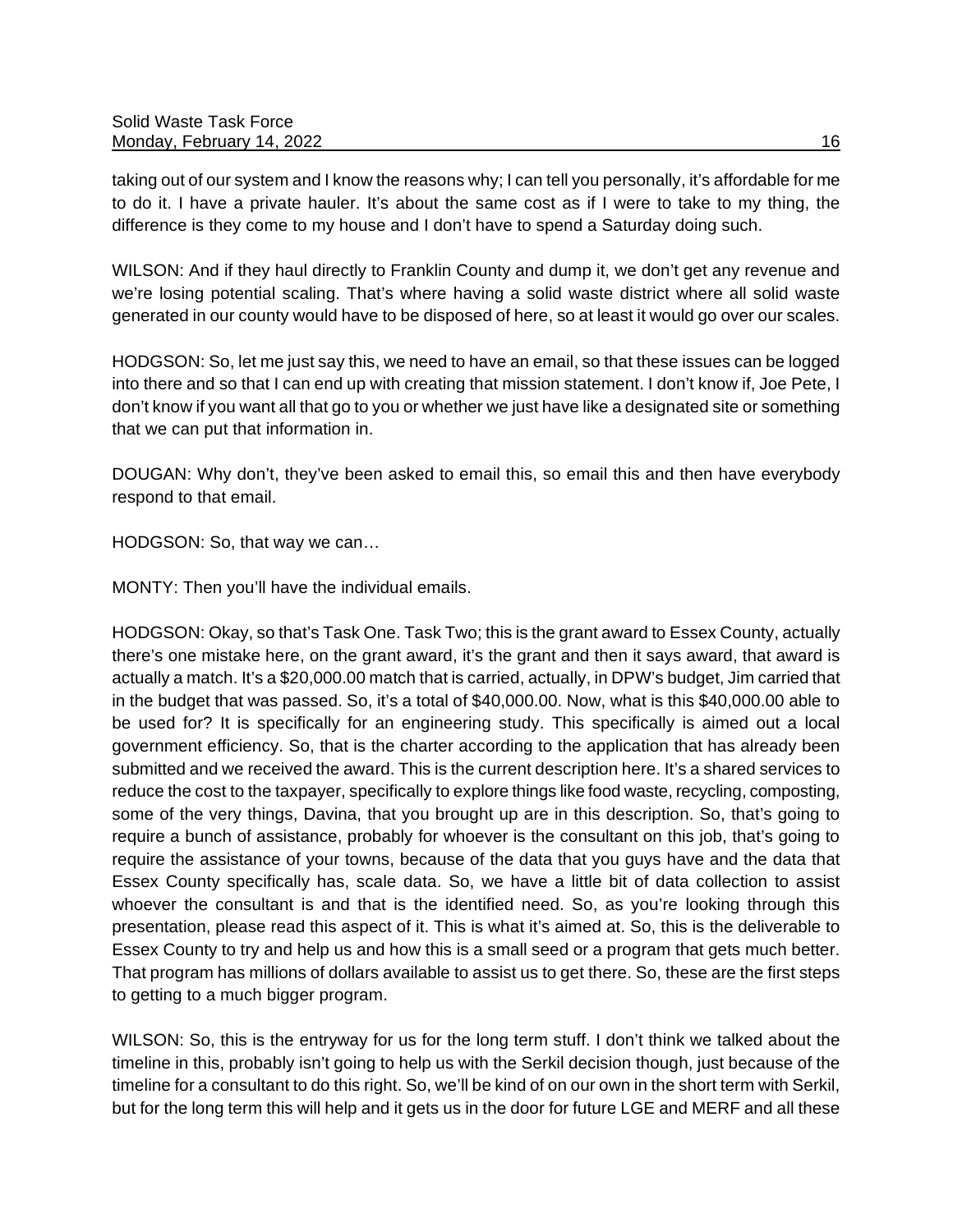Solid Waste Task Force Monday, February 14, 2022 **17** and 17

other grant programs that it can help us with.

MASCARENAS: The program we use for EMS.

HODGSON: Yes

WILSON: Yes

MASCARENAS: So, just for Supervisors that have been here for a while that was in the first step in that application.

DOTY: So, could Todd or Joe clarify for me, the equipment was bought and owned, the tractor trailers, the containers, the scales, compactors, that's owned by Essex County?

HODGSON: That's correct.

DOTY: If Serkil is taken out of the contract, can't you buy some time and we start hauling?

HODGSON: Yes

DOUGAN: We can.

MONTY: Well, that means hiring.

DOTY: Well, hiring.

MONTY: You've got to get more employees.

DOTY: Well, exactly.

TYLER: Good luck with that one.

HODGSON: That would be a rough Monday, but we would get through it.

WILSON: And maybe some of those Serkil employees would want to work for the County.

DOTY: Of course, I'm just looking for an extension, because the timeline you guys, is impossible.

WINEMILLER: It is.

WILSON: Yeah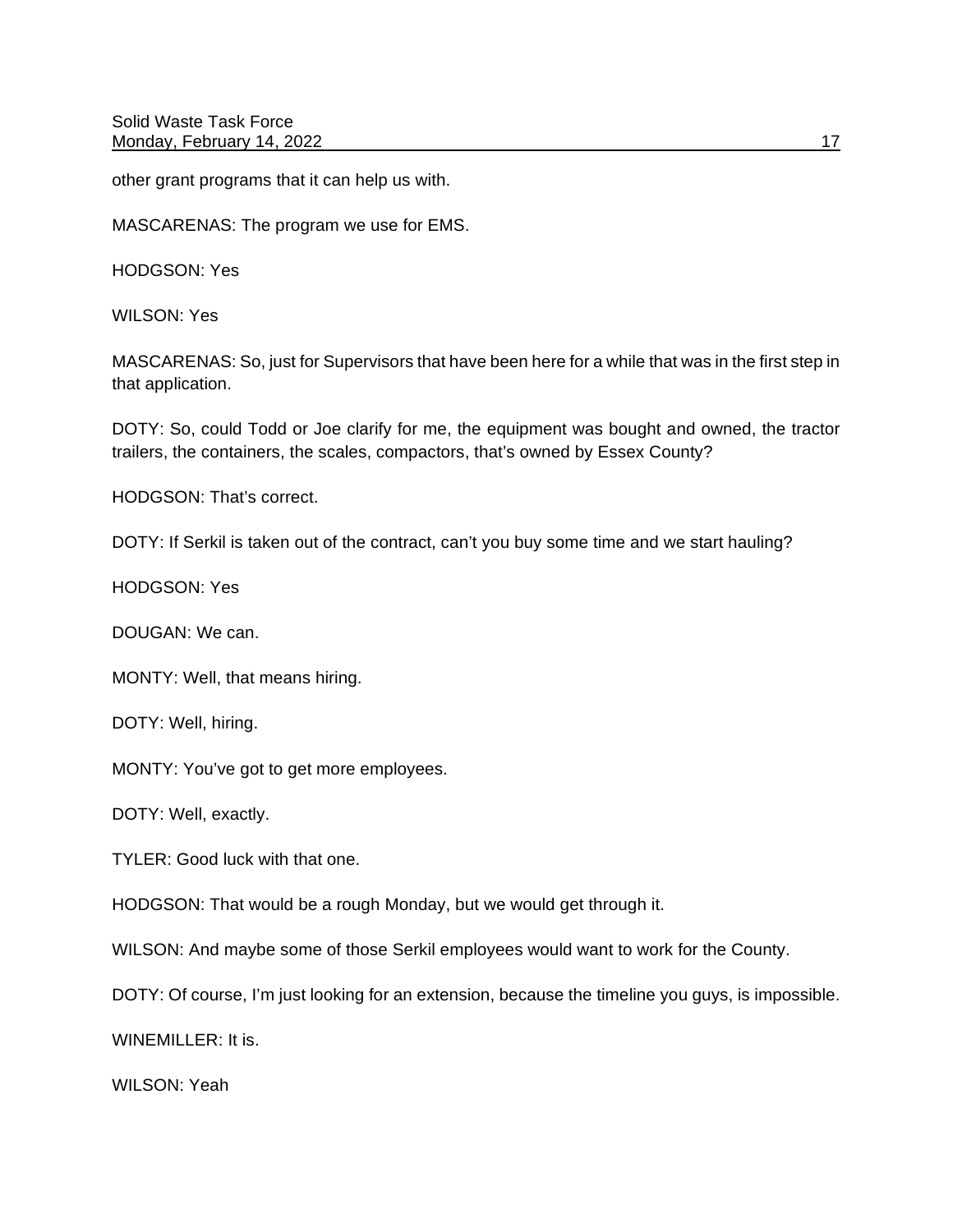DOTY: Along with that, you mentioned maybe millions are available to help get set up. So, biodigesters will become something that's feasible?

HODGSON: So, this is, we address this now in this report and that gives us the direction.

DOTY: Okay, I get it.

MASCARENAS: I got one approved, years ago, bio-digester through Cleaner Greener.

DOTY: We have a design ready.

MASCARENAS: It was for you, you were supposed to get it.

DOTY: Yeah, we came up \$200,000.00 short and in today's market that's a Band-Aid. We worked 5 years to put that program together.

## MASCARENAS: Yeah

HODGSON: So, this is the schedule for the grant. So, we have to actually act pretty quickly. There's a grant agreement, execution that is in March, next month. So, we need to go out to RFP very quickly, from what I need from this Task Force, I need the listed partners, we are going to need to revise that list of partners. So, there's going to be three towns that participate and participation looks something like this; some data gathering, something like a Smartsheet for instance; which has been the mechanism that the Town of Keene and the County have worked on to create communication with our contracted hauler, the County and the Town. So, I don't want to put words on your mouth on how well it's worked or not, but it was a start.

WILSON: Yeah, so as a step that the Town of Keene took to managing our recycling hauling, Todd and you helped us set up a Smartsheet, it's mobile, so our facilities manager can just put in a request for the glass container to be hauled, the cardboard, the recycling trailer and we know when it's submitted, when it was responded to and then we can enter in the tonnage from each type of material or when there was a problem. I can remember when there was poor maintenance of it, was the cardboard baler and you know, if gives us good documentation about when Serkil is, has problem and it has worked well and our attendant and our manager both really like it.

TYLER: I just want to throw out there. We've been, I see these grants for this stuff all the time, we participate in them and we got \$100,000.00 in Westport for a thing, for an engineering firm who didn't do shit. They didn't do anything. They came and we threw some numbers and they got \$100,000.00 for doing, we didn't know anymore before they started than after. So, how are we going to know is this is going to do anything?

HODGSON: I think it's because, you know, the County's…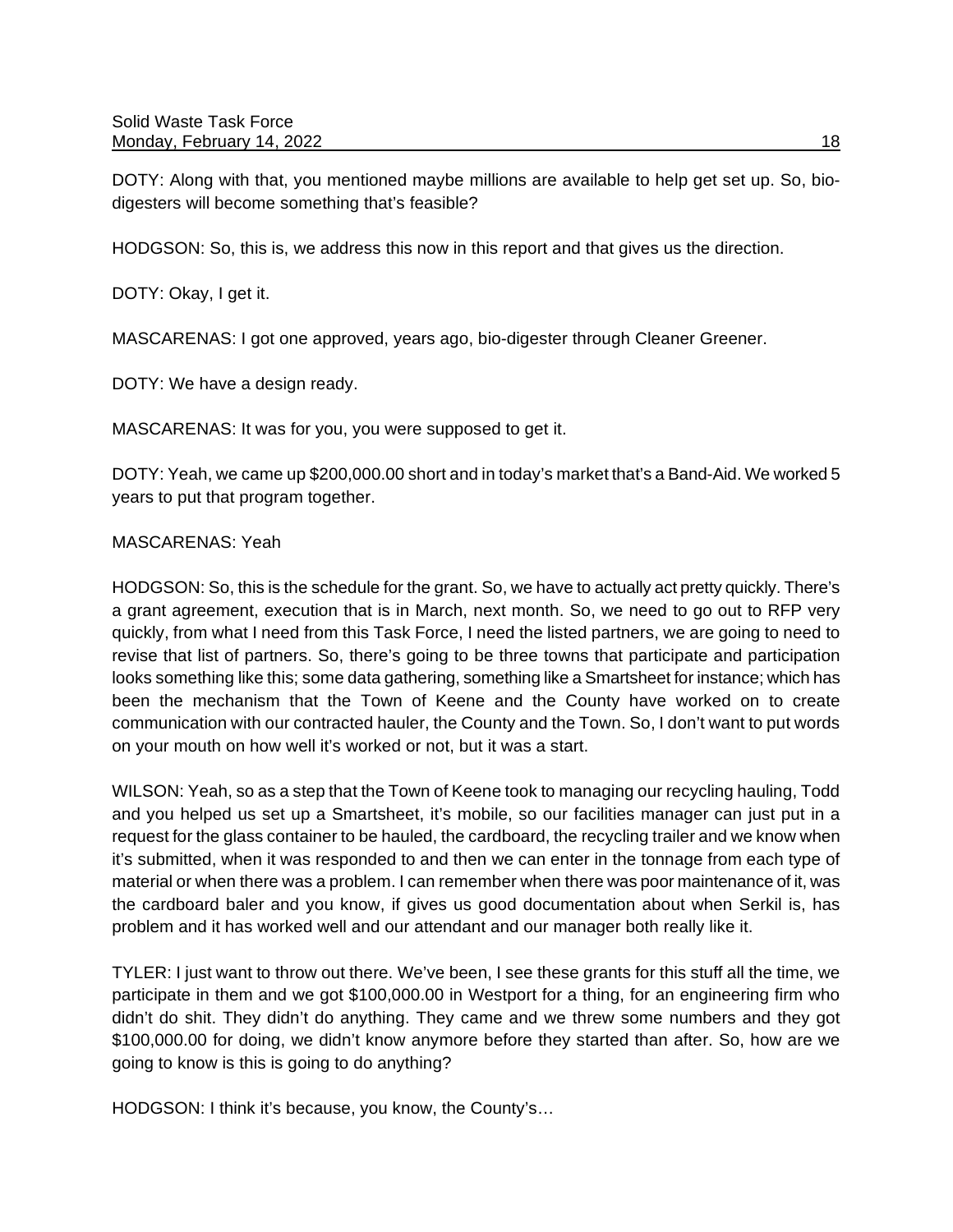DOUGAN: Todd and I have left that engineering firm.

TYLER: I am serious, these people get these grant monies and they don't do anything with them.

GILLILLAND: But, you got that study and put it in the package to get the rest of the money from the State.

WILSON: And I think though that...

TYLER: I understand that Shaun, but that was the problem with when we got, we were supposed to get more money, because they were supposed to come up with a plan and didn't.

GILLILLAND: The same thing happened to me with I and I.

TYLER: Exactly

WILSON: But, I would say though, with the sense of urgency we have, the impending doom for each of our operations and the County operations, like I'm not going to spend this money and let them give us some, you know, canned report, because this is too important to me.

MASCARENAS: And I think that anybody that comes to us is going to run out of the door, not wanting the job. But, I look at to Todd, I look to Hugh as experts. I think sometimes at the town level it gets difficult, because you were contracting with that expert and they're supposed to be guiding the process and sometimes that doesn't work out in your best interest. I think having a staff of engineering here at the County that can ask those questions from a professional level, I mean often you had to be sitting at the table as the Planner, who everything I learned from engineering was through osmosis and I would pick up on sometimes, but in order to really get to the heart of what needs to happen to need your own experts and I think we have them. Do they have the ability to do it all on their own with their current workload? No, but do they have the ability to guide a process in some firm that supposed to be? I think they do, not to say that we don't get crap, but I think we're in a better position to guide it than a town is with the resources that we have in place, as opposed to a community.

WILSON: And it's a mandatory step, as Shaun said, we've got to do this or we're closing the door on all the future support.

HODGSON: So, what I need is just a recommendation from this Task Force to go out to RFP. The budget portion of this is already been approved. It was in the approved budget, so a direction from you guys and we're ready.

WILSON: Do we need to establish the pilot towns before we do that?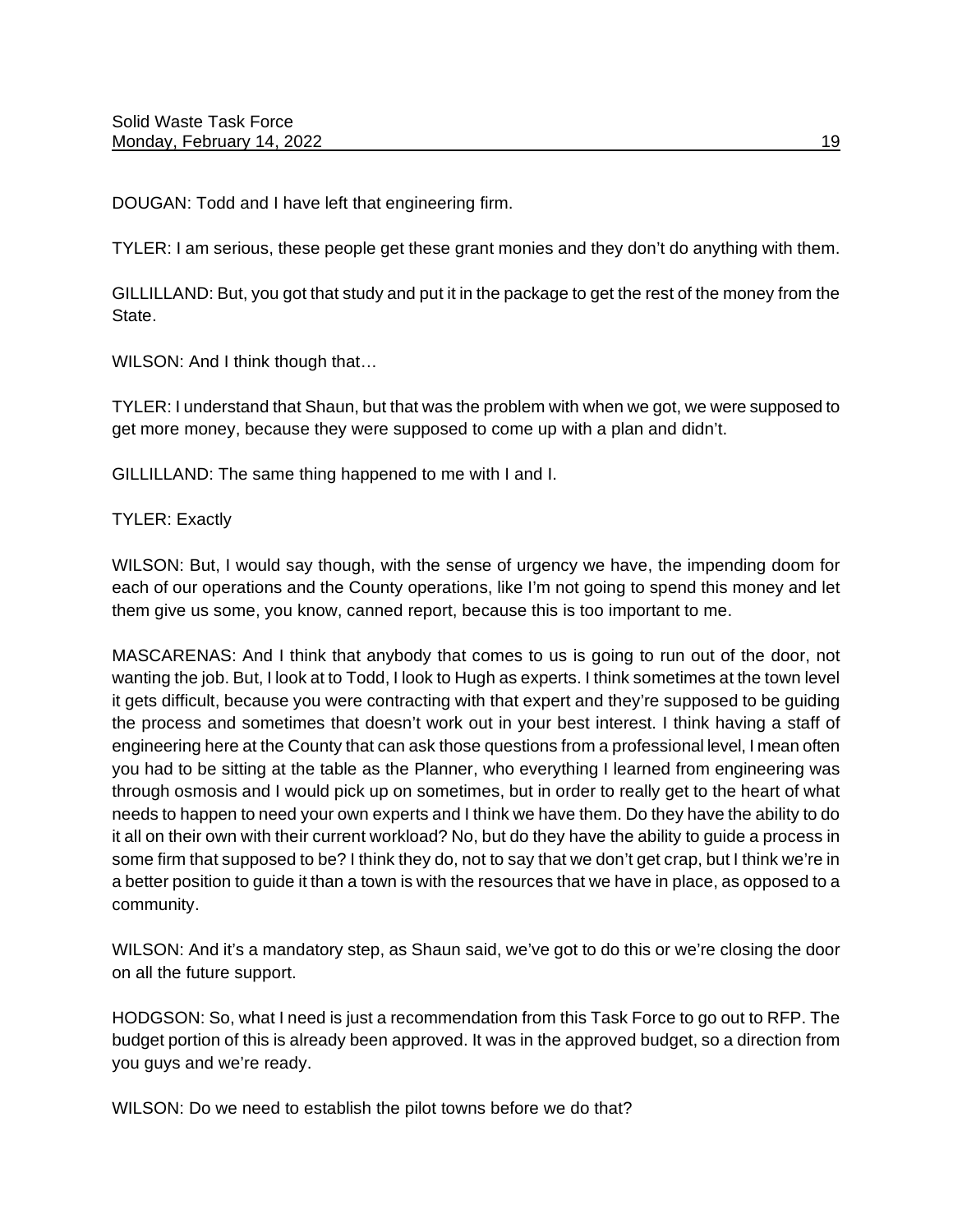HODGSON: We do.

MASCARENAS: Do you need your goals to develop the RFP?

HODGSON: I need those, too.

MASCARENAS: Task one.

MONTY: So, do you have in your mind, Todd, three towns that you think would be good pilot towns?

HODGSON: Because we already have process in Keene I would recommend them. I'm not sure, I'm not looking at Joe Pete, so maybe he's shaking his head no, but because there's already process there, so it's easy to show and that's what I would be looking for, is just actually what is happening there. So, if you have a communication problem with Serkil maybe you want to volunteer to be one of those towns. If recycling is something that is very, very important to you, maybe you want to be one of those towns.

DOUGAN: Let me, let me give you one thing to think about, okay, if we're really going to look at this data, okay, Joe Pete, himself has looked at even what his attendants do and is being critical of himself, being critical of the town at the same time. So, if you're going to be part of this pilot you have to be willing to look at that, also. Not just what is Serkil doing or not doing. That whole Smartsheet, the spot where I've been these past few years is the guy that gets the call when Serkil didn't show up and what I hear is, so and so my attendant made a phone call and then I hear from Serkil, no we never got a phone call from so and so and I never know what the real answer is; okay? And many times it's Serkil, but sometimes it's not; okay?

## MONTY: Absolutely

DOUGAN: So, if you're going to part of this pilot, be willing to look at yourself, again, I use the analogy, rip the Band-Aid off, here, it's, I'm just a rental equipment agency right now, is what I am. I put scales and compactors on your sites and Serkil drives all kinds of equipment to them, runs it into the ground and your operators, some of them do a great job and some don't care and so all I get is complaint calls, I never get anybody that calls and says how wonderful things are today, oh, sorry Shaun.

MONTY: I was just thinking, because of the situation of us sharing that with Serkil, I don't know how accurate that would be for us. You know what I'm saying?

DOUGAN: I don't know that you need people to commit today, I mean if you're on this Committee then you'll be involved in it the whole time, as far as discussion, if there are people here that what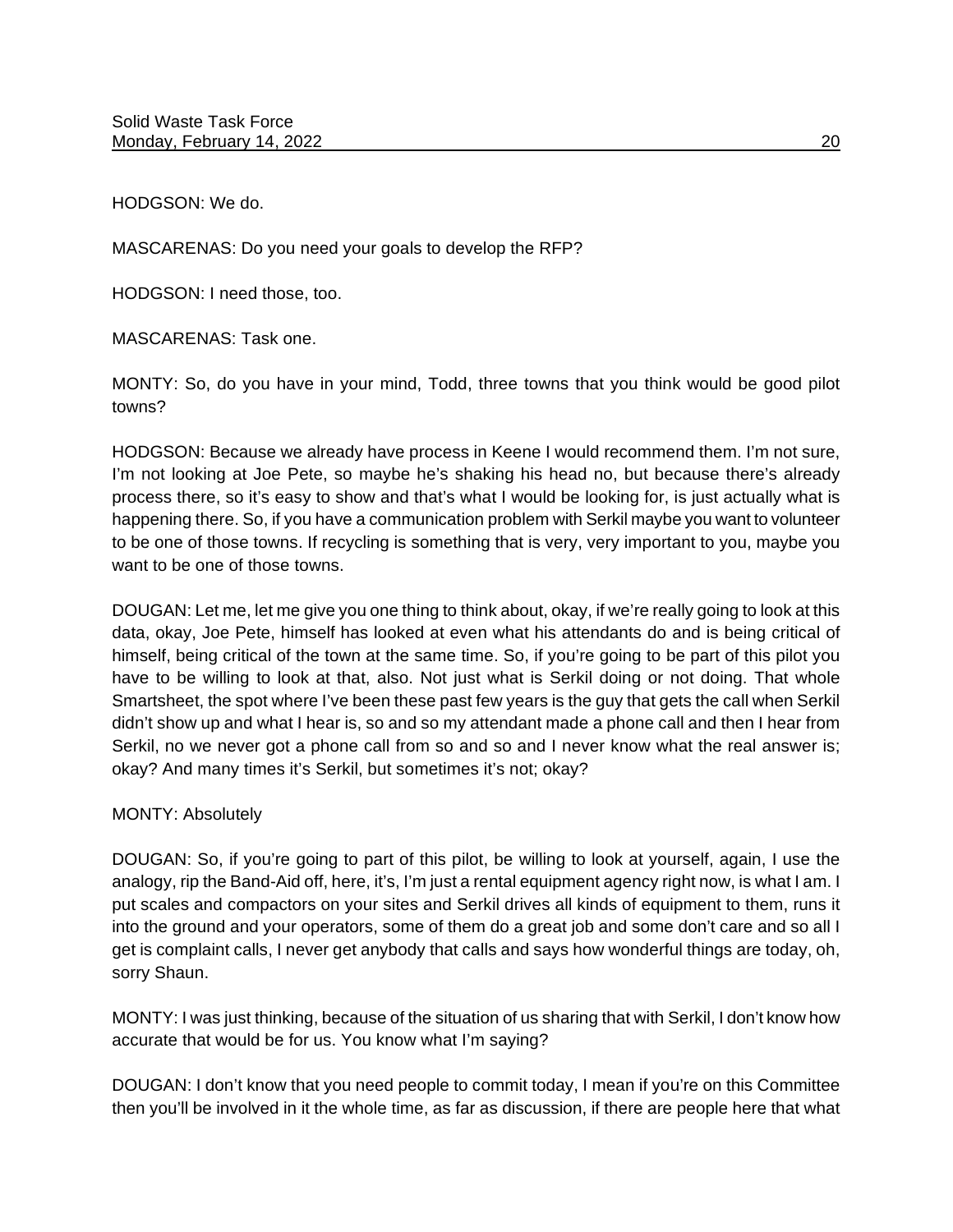to. I mean you're kind of giving yours up.

WINEMILLER: No, we didn't give ours up.

DOUGAN: Okay

WINEMILLER: And actually I want to speak to this, so I got, right before Christmas, I know it's late, I'm sorry, I'll be fast, right before Christmas I got a call from the owner of Serkil, who is, I've never spoke to.

MONTY: Tony

WINEMILLER: Rich

DOUGAN: Richie

WINEMILLER: And he said that our recycling trailer was full of trash and they were charging us for another thing of trash and etc., so back and forth, back and forth and what I found out was, people were taking their, we charge by the bag, they were talking their bag of garbage, throwing it in the recycling trailer, so they didn't have to pay the \$2.00 or \$4.00 for a bag of trash and so I went down there and I worked it and I was appalled and shocked at what was going on down there and it was life altering experience to say the least. So, we are now committed to having two people on, we're only open Saturday, 8:00-4:00, we've got one person taking care of trash and one person who's the recycling police; okay? So, we're going to pay two people. Now, I apologize if I offend anyone, I am so furious right now that I am paying another person to police the plastic and you're telling me that they're sending it to the garbage.

GILLILLAND: That's a national issue.

WINEMILLER: Well, that's bologna, it's bologna.

GILLILLAND: It's still, it's way above our paygrade.

WINEMILLER: I understand that, but it still makes my blood boil when I'm trying to be proactive, hire another person, pay another person and they're throwing it away anyway. Why I am bothering?

TYLER: There goes your warm and fuzzy feeling.

WINEMILLER: Thank you, it makes me very upset, it makes me angry.

DOUGAN: So, you're volunteering to be one of the pilots?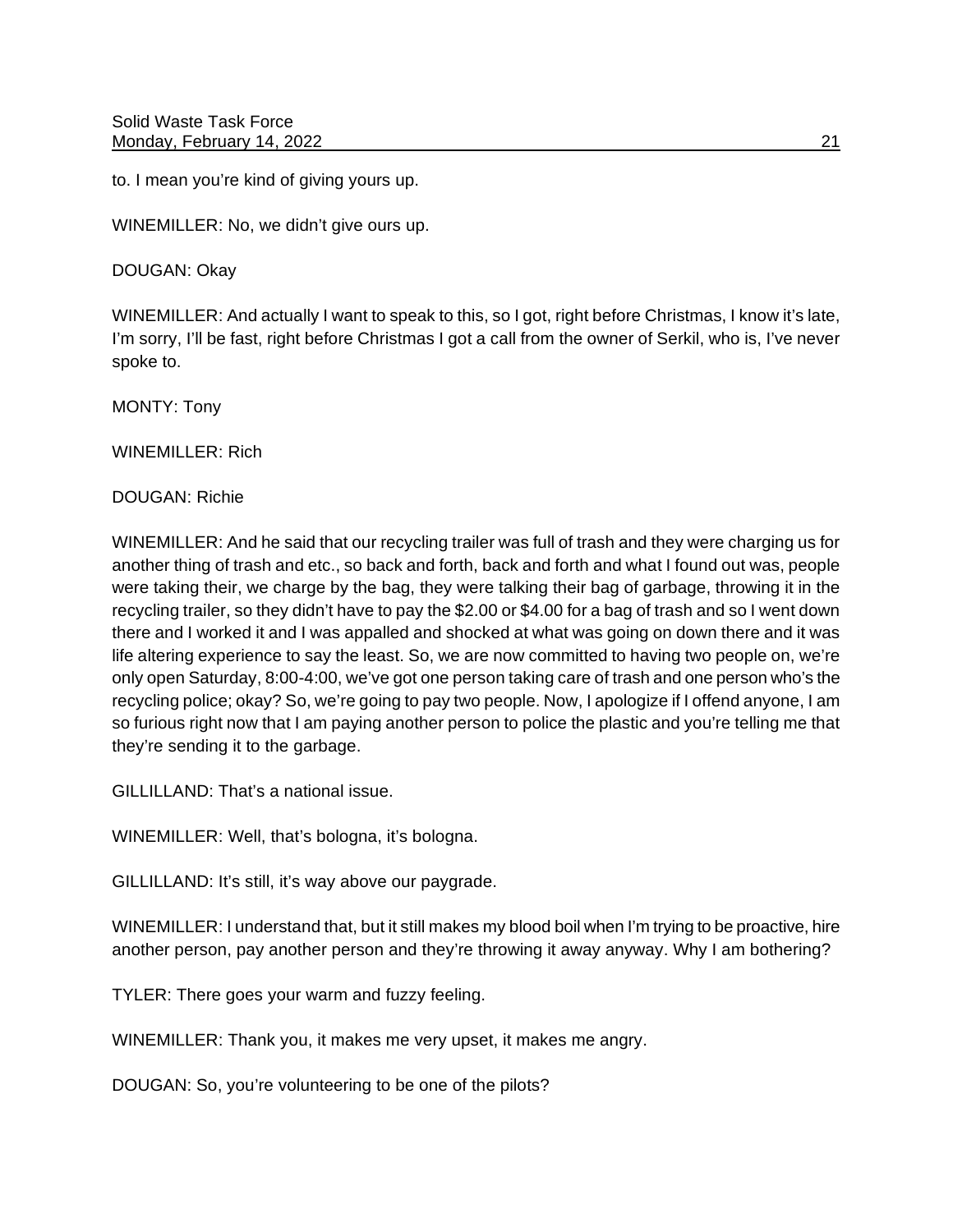WINEMILLER: I will be a pilot, but I don't know how that would help you, because we are the smallest one.

HUGHES: Maybe a large, medium and small town?

WILSON: Yeah, one from each in that first slide.

DOTY: Well, actually, I think using me is not a good idea, because we have a set system and we don't want somebody disproving a set system. Now, I do think you should utilize Shannon, though, because her knowledge is unbelievable and I am sure we will help anyway, but I hope my point is true and that I don't help the cause, because that's one faction that is kind of clicking.

HODGSON: Yes

GILLILLAND: I agree with you, Tom's facility would be very good for the large. I'll talk to him.

WINEMILLER: I mean if you want something a little bigger, I mean ours is the smallest, so I don't know if that's good.

HODGSON: That would be in the small category.

WINEMILLER: I am happy to do it.

TYLER: A small, medium and if you get Tom you get the large.

HODGSON: So, we just should have that finalized, as that was pointed out. These are really details that we need to have in the RFP, so those three systems and those goals for going on the RFP. Task Three; we are looking to, besides being a volunteer for the pilot program we're looking to, try to as many facilities that agree, implement Smartsheet or communications. This will help our data collection effort, because every time there's a pull and gets logged and now we actually see information that we don't for recycling from each town. As you notice from the first slide, although there is a bulk recycling number, we don't actually have data on what is received from each town and that's, so that's something that I would…

DOTY: We do have that.

HODGSON: So, that is handled totally outside of the County system and it works very well.

HUGHES: Is Smartsheet an actually application?

HODGSON: It is, it's a web application.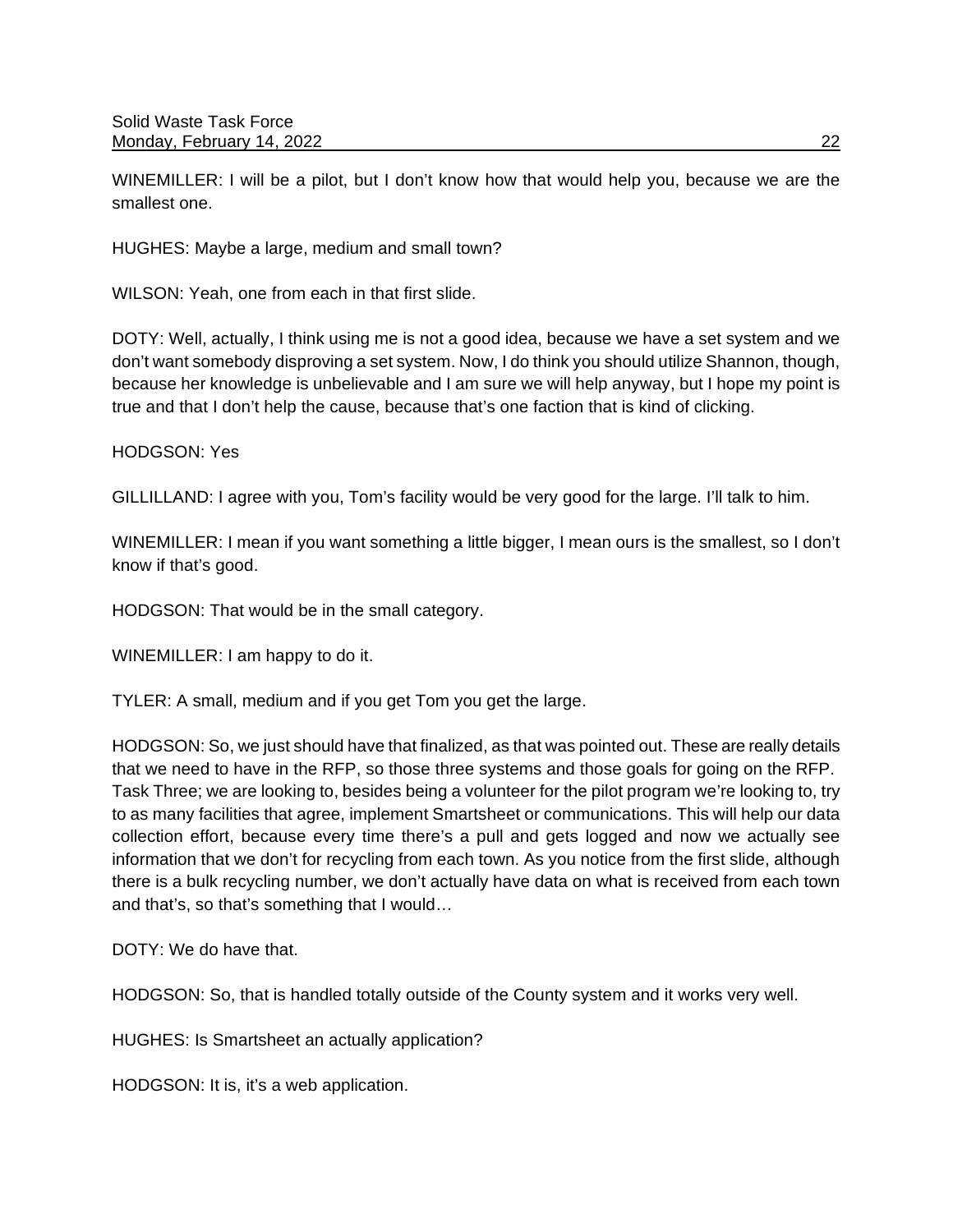HARWOOD: So, essentially it's an online, Excel, basically automation so it communicates.

HUGHES: So, you need and IPad or an IPhone.

WILSON: We're doing it on the phone and it's really easy, it's easier than making a phone call.

DOTY: One other faction of recycling I should mention. As revenue goes down, you've got glass. There's no market for glass.

#### HODGSON: Yes, yes

DOTY: We use our option through DEC to stockpile for up to a year and we're looking at glass crushers, right now.

#### HODGSON: Yes

DOTY: And we're holding off on a major investment until we make a trip to Jefferson County that does it for that whole area. it's an expensive piece of machinery to run, but again it has a cost to running it and a loss in revenue. So, do you put it in the garbage and take the revenue.

TYLER: I heard there's a place in Essex that will take it.

MONTY: That's Willsboro.

WILSON: But, then you use the product for like road fill.

GILLILLAND: Yeah, if you mix it with sand, with natural sand it makes road bed stuff.

DOTY: Right, and we have all the information, but to spend \$150,000.00 to \$200,000.00 you've got to be prepared.

HODGSON: And that's what you see in red, everything in red are things that are more or less decisions or coming decisions; which are regarding glass. That is a very big issue. So, anyway, that's really the end of things, I think. So, I guess, if we could. I will email the presentations, both of them out to the committee members here or actually I will probably do that through the minutes and so forth. So, I will send that to you.

GARVEY: That will be great and I will disperse them.

HODGSON: So, that way when you send that email, my email will be in there, as well and that way you can email with the items for Task One, Two and Three.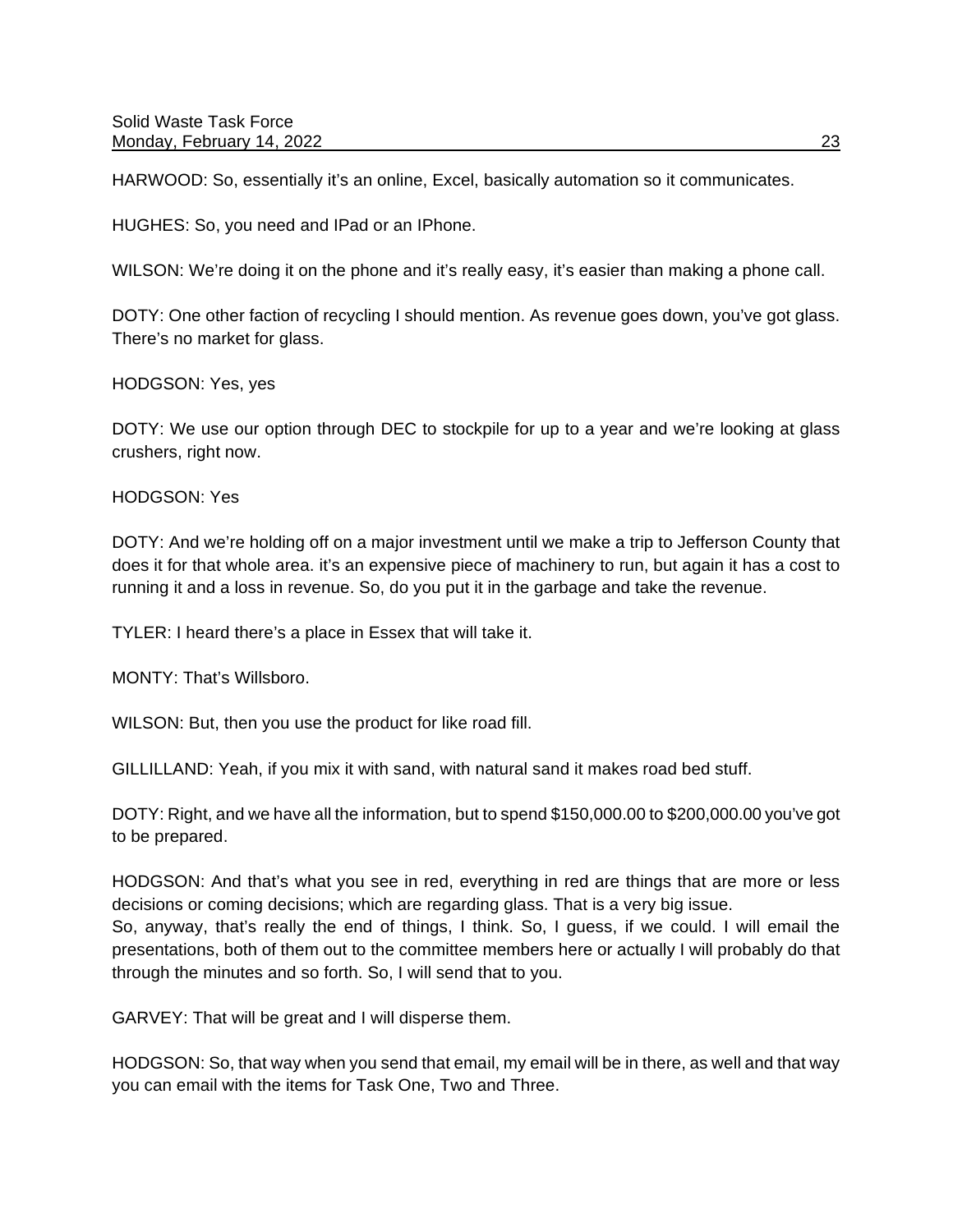WOOD: I am not a committee member, but I am Town of Schroon, got a lot of unhappy people, that's why I'm here, including our employees, which why I didn't volunteer our town, but I would love to get this so that all our Board members are pretty new, two are brand new, two have two years under their belt and that's it, so this will help them understand. Thank you.

HODGSON: Okay, anything else?

WILSON: So, just to make sure that we don't leave the LGE grant to the last minute, if we meet in, well next week I got a Recruitment and Retention, if we wait two weeks is that too long?

HODGSON: Well, what I will do is I'll begin to work another, what we need to go out on the street for the RFP and I will have some sections that will just bolt on some of the mission and the pilot.

DOTY: So, we'll be getting that in an email?

HODGSON: Yes

MONTY: Would it be wise to try and get something ready for DPW or just wait until Ways and Means?

DOUGAN: Because, it's specifically budgeted…

MASCARENAS: Right

DOUGAN: Because it's specifically budgeted, I don't need approval from the Board to go out to RFP. I don't need approval.

WILSON: Yeah, it's just this group that needs to forward the recommendation.

DOUGAN: We wanted this committee to know what we were going to ask.

MASCARENAS: What did the application say we were going to do? So, what were the goals, objectives, initiatives in the grant application?

HODGSON: Right in the slideshow.

MASCARENAS: The was a small application. What are your deliverables?

HODGSON: So, there is a report that is a deliverable out there.

DOUGAN: The report was about looking at the efficiencies of this is; okay? Is really what it was, so it's data driven to look at where can you have efficiencies. One of them might be, some of it does go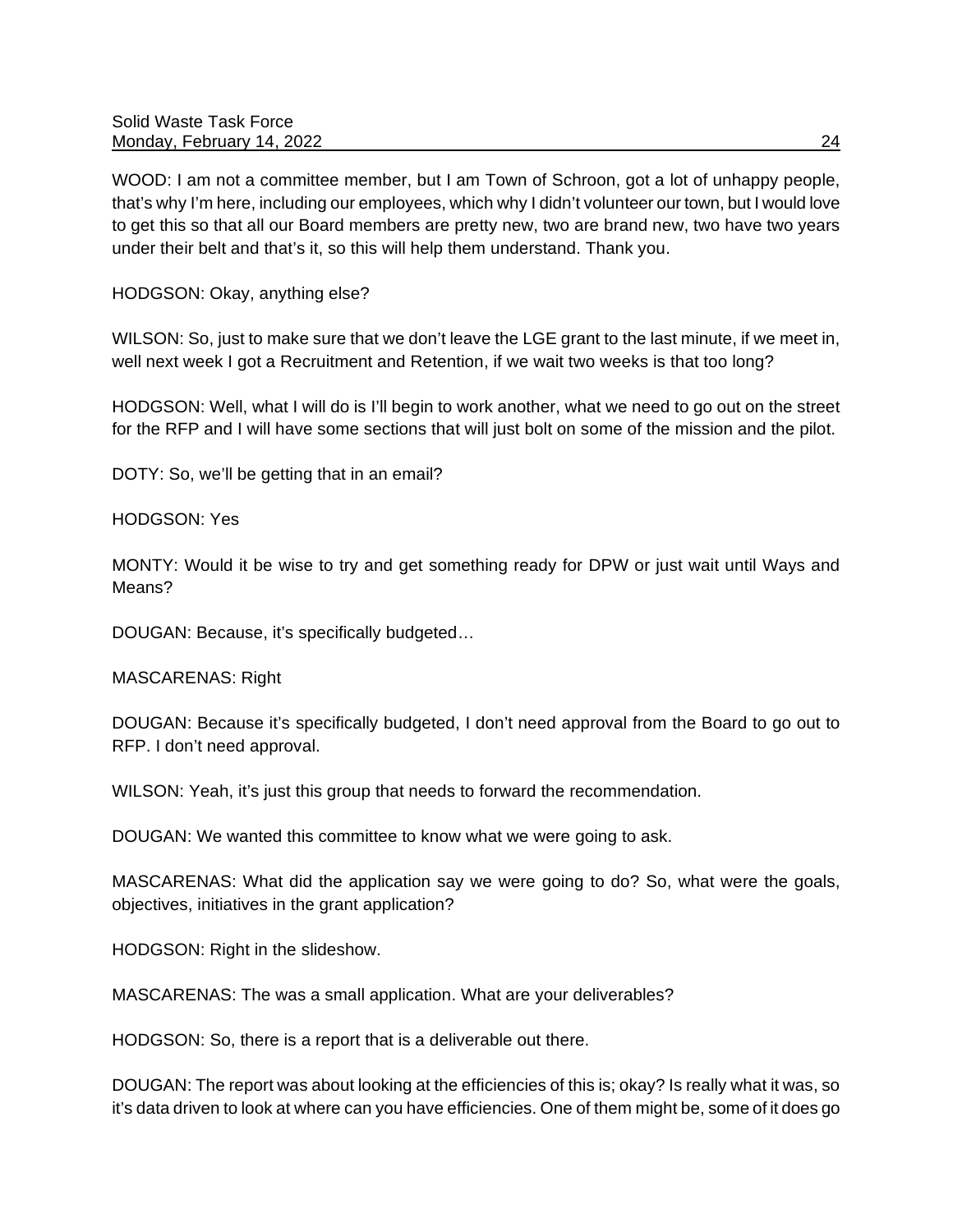back to the operations in the Serkil contract, but it won't be the focus of it.

MASCARENAS: The application wasn't that well defined.

DOUGAN: That's right, the application, if you will even remember there was a Board resolution to even apply for it we applied for it and it was due like a week later. So, Community Resources applied fairly quickly to even go after this.

WILSON: So, if I schedule a meeting for March  $28<sup>th</sup>$ , no February  $28<sup>th</sup>$ , two weeks from now, is that enough time, but too much? Does everybody feel that would work?

GARVEY: So, Housing follows Ways and Means. So, you do could it following Housing.

WINEMILLER: But, then you're holding up others.

HUGHES: What's before Ways and Means?

MASCARENAS: EMS

GARVEY: Yes, EMS, which is about a  $\frac{1}{2}$  hour, they're at 9:00. You could do it at 8:00?

WINEMILLER: But, we could also do a Go to Meeting. I could set it up, Ken could set it up. We could meet anytime, right from our own office. We don't have to be in here.

MASCARENAS: It is difficult to jam everything in Mondays.

WINEMILLER: It is.

WILSON: We could aim for like the Wednesday of next week to get it in a little earlier.

WINEMILLER: We could the  $23<sup>rd</sup>$  and set it up for 1:00 or something. I could do a link.

WILSON: Any change you could go Zoom? My computer does not work with Go To Meeting.

WINEMILLER: I only do Go To Meeting.

DOTY: I am out on the 23<sup>rd</sup>, I have two public meetings.

WILSON: The  $24<sup>th</sup>$  then, would a midday meeting on the  $24<sup>th</sup>$  work, Jim, Todd?

MONTY: What is midday? Afternoons are usually tough for me.